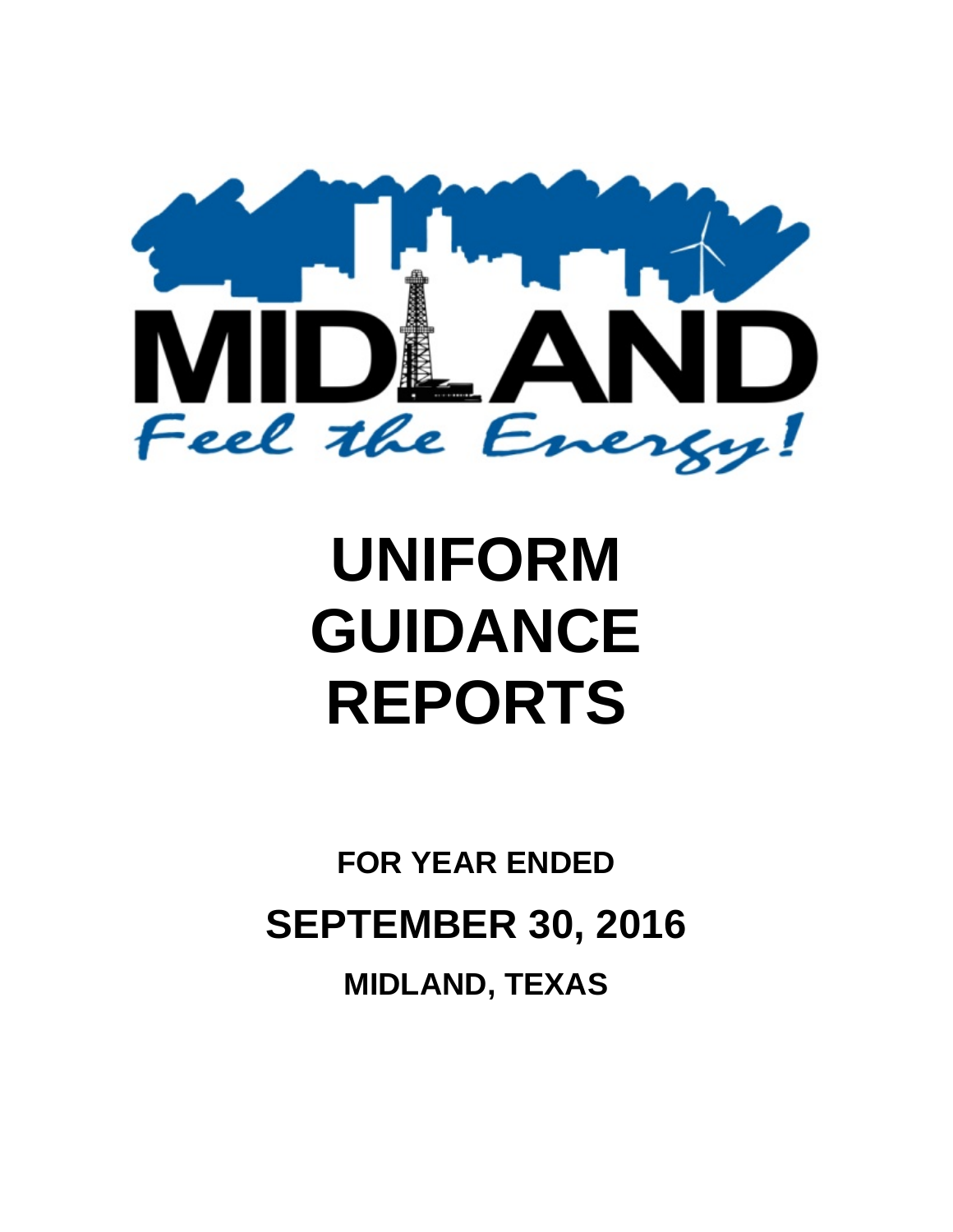# CITY OF MIDLAND, TEXAS

# UNIFORM GUIDANCE REPORTS

FOR YEAR ENDED SEPTEMBER 30, 2016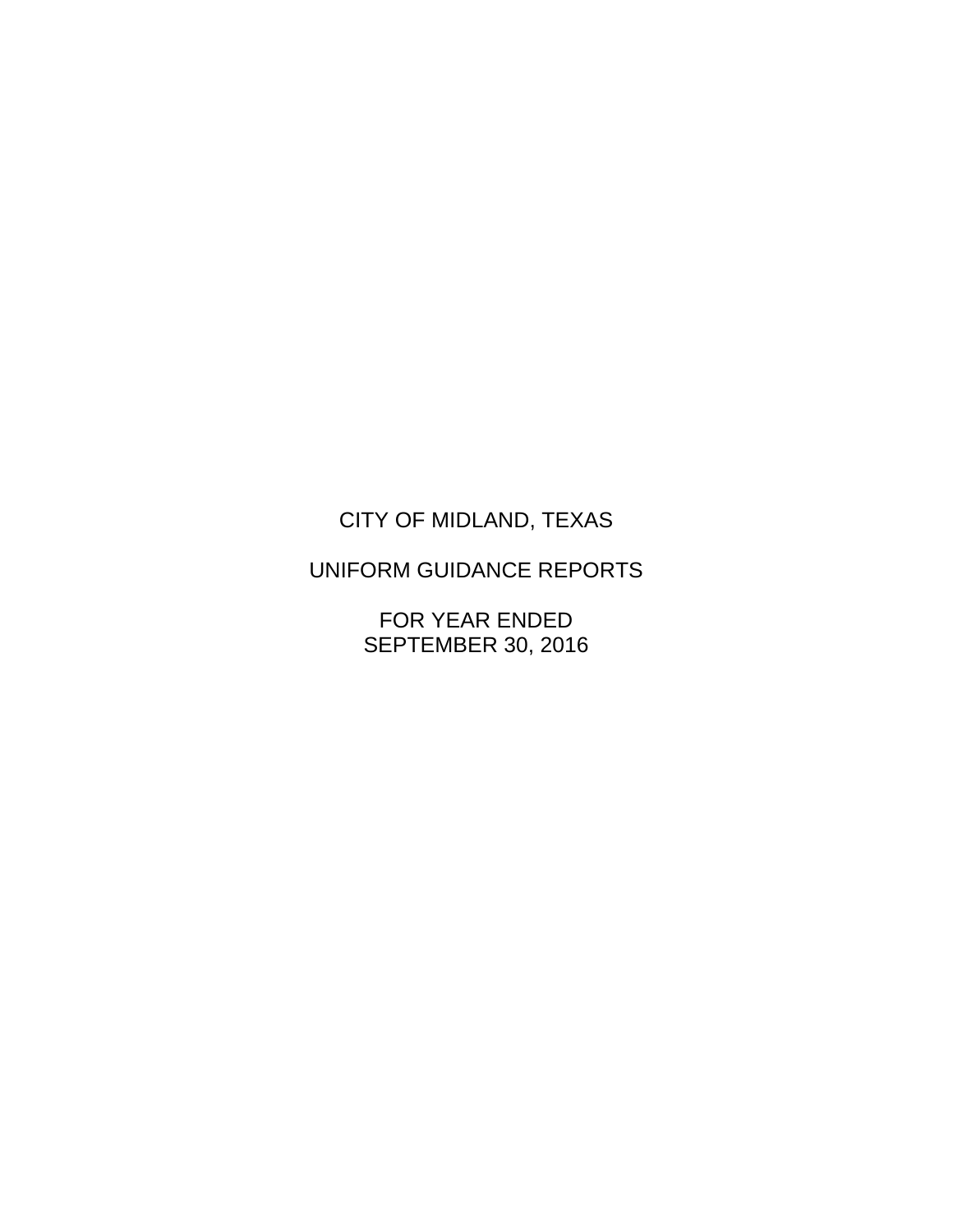# CITY OF MIDLAND, TEXAS UNIFORM GUIDANCE REPORTS YEAR ENDED SEPTEMBER 30, 2016

# TABLE OF CONTENTS

|                                                                                                                                                                                                                         | Page |
|-------------------------------------------------------------------------------------------------------------------------------------------------------------------------------------------------------------------------|------|
| Schedule of Expenditures of Federal Awards for the Year                                                                                                                                                                 |      |
|                                                                                                                                                                                                                         |      |
| Independent Auditors' Report on Internal Control Over<br>Financial Reporting and on Compliance and Other<br>Matters Based on an Audit of Basic Financial Statements<br>Performed in Accordance with Government Auditing | 5    |
| Independent Auditors' Report on Compliance for Each Major Program;<br>Report on Internal Control over Compliance: and Report on Schedule of                                                                             |      |
|                                                                                                                                                                                                                         |      |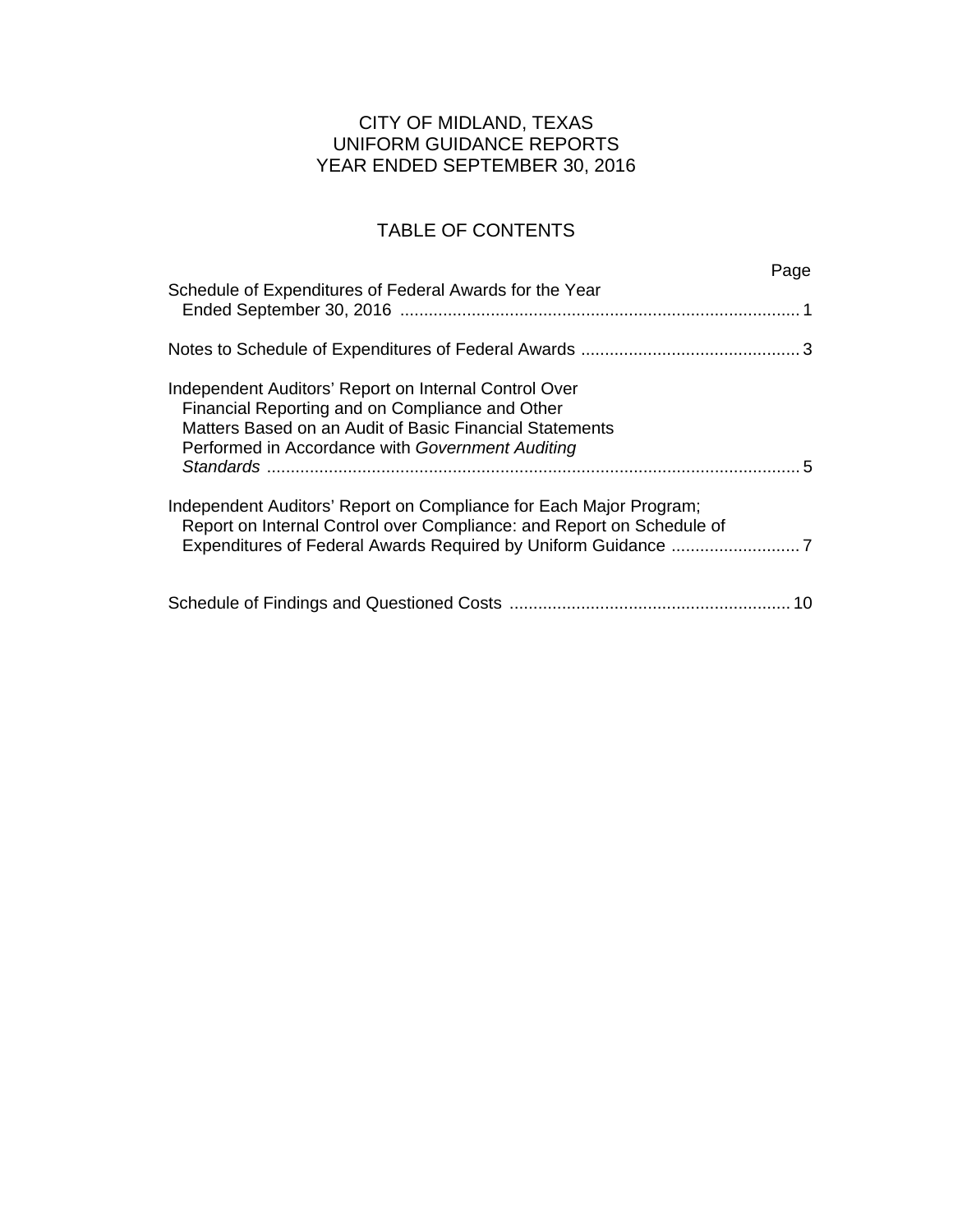#### CITY OF MIDLAND, TEXAS Schedule of Expenditures of Federal Awards For the Year Ended September 30, 2016

| Federal Grantor/Pass-Through Grantor/<br>Program Title                                                                                                                  | <b>CFDA</b><br>Number | Pass-Through<br><b>Grantor's Number</b> | Total<br>Program or<br><b>Award Amount</b> | Subrecipient<br>Expenditures | Expenditures |
|-------------------------------------------------------------------------------------------------------------------------------------------------------------------------|-----------------------|-----------------------------------------|--------------------------------------------|------------------------------|--------------|
| U.S. Department of Housing and Urban Development                                                                                                                        |                       |                                         |                                            |                              |              |
| Direct Programs:                                                                                                                                                        |                       |                                         |                                            |                              |              |
| <b>Community Development Block Grants/Entitlement Grants</b>                                                                                                            | 14.218                | N/A                                     | 743,626                                    |                              |              |
| <b>Community Development Block Grants/Entitlement Grants</b>                                                                                                            | 14.218                | N/A                                     | 730,276                                    |                              | 61,011       |
| Community Development Block Grants/Entitlement Grants                                                                                                                   | 14.218                | N/A                                     | 656,282                                    |                              | 72,113       |
| <b>Community Development Block Grants/Entitlement Grants</b>                                                                                                            | 14.218                | N/A                                     | 763,082                                    | 114,000                      | 599,287      |
|                                                                                                                                                                         |                       | Subtotal 14.218                         | 2,893,266                                  | 114,000                      | 732,411      |
| Economic Development Initiative-Special Projects Grant                                                                                                                  | 14.251                | N/A                                     | 190,000                                    |                              | 35,588       |
| Total U.S. Department of Housing and Urban Development                                                                                                                  |                       | Subtotal 14.251                         | 190,000                                    |                              | 35,588       |
| <b>Direct Programs</b>                                                                                                                                                  |                       |                                         | 3,083,266                                  | 114,000                      | 767,999      |
| Pass - Through Texas Department of Housing and Community Affairs<br><b>HOME Program</b>                                                                                 |                       |                                         |                                            |                              |              |
| HOME Investment Partnerships Program                                                                                                                                    | 14.239                | M-12-SG-48-0100                         | 249,600                                    |                              | 536          |
| HOME Investment Partnerships Program                                                                                                                                    | 14.239                | M-12-SG-48-0100                         | 200,000                                    |                              |              |
|                                                                                                                                                                         |                       | Subtotal 14.239                         | 449,600                                    |                              | 536          |
| Total U.S. Department of Housing and Urban Development Direct<br>and Pass-Through Programs                                                                              |                       |                                         | 3,532,866                                  | 114,000                      | 768,536      |
| U.S. Department of Justice<br>Direct Programs:                                                                                                                          |                       |                                         |                                            |                              |              |
| Bulletproof Vest Partnership Program                                                                                                                                    | 16.607                | N/A                                     | 8,584                                      |                              |              |
|                                                                                                                                                                         |                       | Subtotal 16.607                         | 8,584                                      |                              |              |
| Justice Assistance Grant 2013                                                                                                                                           | 16.738                | N/A                                     | 17,741                                     |                              |              |
| Justice Assistance Grant 2015                                                                                                                                           | 16.738                | N/A                                     | 26,966                                     |                              | 26,966       |
| Justice Assistance Grant 2016                                                                                                                                           | 16.738                | N/A                                     | 30,000                                     |                              |              |
|                                                                                                                                                                         |                       | Subtotal 16.738                         | 56,966                                     |                              | 26,966       |
|                                                                                                                                                                         | 16.922                | N/A                                     |                                            |                              |              |
| Equitable Sharing Program (Federal Seizure Fund)                                                                                                                        |                       |                                         | 173,350                                    |                              | 42,022       |
|                                                                                                                                                                         |                       | Subtotal 16.922                         | 173,350                                    |                              | 42,022       |
| Total U.S. Department of Justice Direct Programs                                                                                                                        |                       |                                         | 238,900                                    |                              | 68,988       |
| Department of Transportation Federal Aviation Administration                                                                                                            |                       |                                         |                                            |                              |              |
| Direct Programs:                                                                                                                                                        |                       |                                         |                                            |                              |              |
| Project No. 3-48-0150-055-2015                                                                                                                                          | 20.106                | N/A                                     | 4,078,045                                  |                              | 317,192      |
| Rehab Emergency Perimeter Road and Access Gates<br>Northwest Taxilane Extension                                                                                         |                       |                                         |                                            |                              |              |
| Airfield Security Access Control Upgrade                                                                                                                                |                       |                                         |                                            |                              |              |
| Construct Runway 16R Run Up Apron                                                                                                                                       |                       |                                         |                                            |                              |              |
| Wildlife Hazard Management Plan                                                                                                                                         |                       |                                         |                                            |                              |              |
| Aifield Lighting Cabling Replacement & Airfield Signage                                                                                                                 |                       |                                         |                                            |                              |              |
| Rehab Entrance Road Pavement and Guidance Signage                                                                                                                       |                       |                                         |                                            |                              |              |
| Runway 16L/34R PER Phase                                                                                                                                                |                       |                                         |                                            |                              |              |
| Runway 16L/34R EA                                                                                                                                                       |                       |                                         |                                            |                              |              |
| Rehab RW 10/28, 16R-34L and Taxiways, Phase 1 Design - 700203-505<br>Improve Terminal Building(Checkpoint), Phase 1 Design - 7145<br>Rehab RW 16L/34R/ Phase 1 Design - |                       |                                         |                                            |                              |              |
|                                                                                                                                                                         |                       |                                         |                                            |                              |              |
|                                                                                                                                                                         |                       |                                         |                                            |                              |              |

Total Department of Transportation Federal Aviation Administration Subtotal 20.106 4,078,045 - 317,192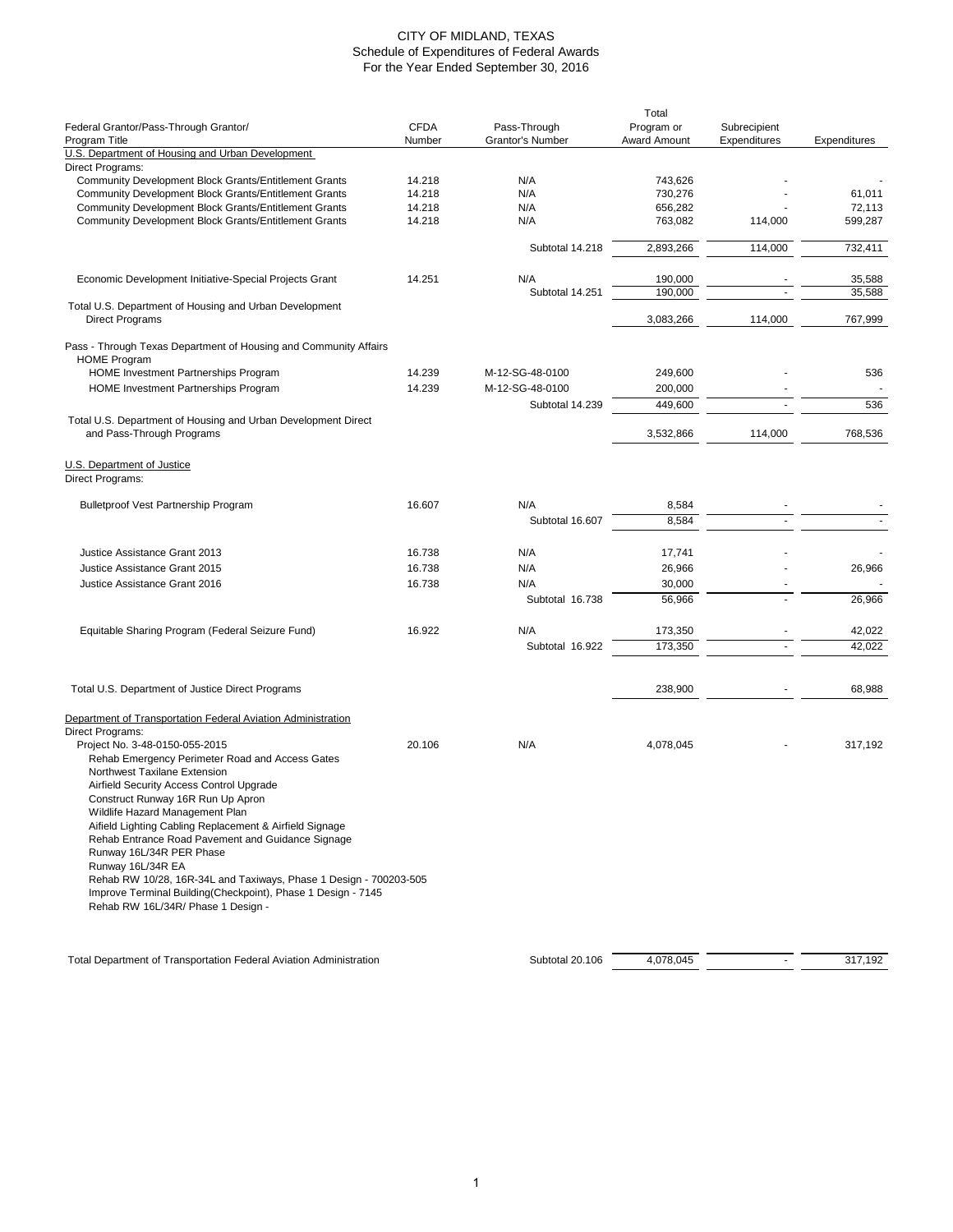#### CITY OF MIDLAND, TEXAS Schedule of Expenditures of Federal Awards For the Year Ended September 30, 2016

| Federal Grantor/Pass-Through Grantor/<br>Program Title                                                   | <b>CFDA</b><br>Number | Pass-Through<br>Grantor's Number | Total<br>Program or<br><b>Award Amount</b> | Subrecipient<br>Expenditures | Expenditures    |
|----------------------------------------------------------------------------------------------------------|-----------------------|----------------------------------|--------------------------------------------|------------------------------|-----------------|
| Pass-through Texas Department<br>of Transportation:                                                      |                       |                                  |                                            |                              |                 |
| State and Community Highway Safety                                                                       | 20.600                | 2016-Midland-S-1YG-0026          | 11,876                                     |                              | 11,876          |
|                                                                                                          |                       | Subtotal 20.600                  | 11.876                                     |                              | 11.876          |
| Total U.S. Department of Transportation Pass-Through Programs                                            |                       |                                  | 11,876                                     |                              | 11,876          |
| Total U.S. Department of Transportation Direct and Pass-Through Programs                                 |                       |                                  | 11,876                                     |                              | 11,876          |
| U.S. Department of Health and Human Services<br>Pass - Through Texas Department of State Health Services |                       |                                  |                                            |                              |                 |
| Public Health Emergency Preparedness                                                                     | 93.069                | 2016-001271-00                   | 111,045                                    |                              | 89,202          |
| Public Health Emergency Preparedness                                                                     | 93.069                | 2017-001271-00                   | 111,045                                    |                              | 5,215           |
|                                                                                                          |                       | Subtotal 93.069                  | 222,090                                    |                              | 94,417          |
| <b>Immunization Grants</b>                                                                               | 93.268                | 2016-001273-00                   | 66,899                                     |                              | 84,866          |
| <b>Immunization Grants</b>                                                                               | 93.268                | 2017-001273-00                   | 66,899                                     |                              | 8,080           |
| Immunization Grants-Refugee                                                                              | 93.268                | 2016-001299-00                   | 19,789                                     |                              | 27,935          |
| Immunization Grants-Refugee                                                                              | 93.268                | 2017-001299-00                   | 27,559                                     |                              | 1,711           |
|                                                                                                          |                       | Subtotal 93.268                  | 181.146                                    |                              | 122.592         |
| Medicaid Administrative Claiming                                                                         | 93.778                | 529-13-0033-00001                |                                            |                              | 22,220          |
|                                                                                                          |                       | Subtotal 93.778                  |                                            |                              | 22,220          |
| Total U.S. Department of Health and Human Services                                                       |                       |                                  |                                            |                              |                 |
| Pass-Through Programs                                                                                    |                       |                                  | 403,236                                    |                              | 239,228         |
| Executive Office of the President                                                                        |                       |                                  |                                            |                              |                 |
| High Intensity Drug Trafficking Areas (HIDTA) 2014                                                       | 95.001                | N/A                              | 172,400                                    |                              | 89,479          |
| High Intensity Drug Trafficking Areas (HIDTA) 2015                                                       | 95.001                | N/A                              | 154,800                                    |                              | 93,552          |
| High Intensity Drug Trafficking Areas (HIDTA) 2016                                                       | 95.001                | N/A                              | 156,600                                    |                              |                 |
| Total Executive Office of the President Direct Grants                                                    |                       | Subtotal 95.001                  | 327,200                                    |                              | 183,031         |
| Department of Homeland Security<br>Pass-through Texas Department<br>of Public Safety:                    |                       |                                  |                                            |                              |                 |
| <b>Emergency Management Performance Grant</b>                                                            | 97.042                | 14TX-EMPG-763                    | 64,737                                     |                              | 25,529          |
| Total Department of Homeland Security Pass-Through Programs                                              |                       |                                  | 64,737                                     |                              | 25,529          |
| <b>Total Federal Expenditures</b>                                                                        |                       |                                  | 8,656,860<br>\$                            | \$<br>114,000                | \$<br>1,614,380 |

See accompanying Notes to the Schedule of Expenditures of Federal Awards.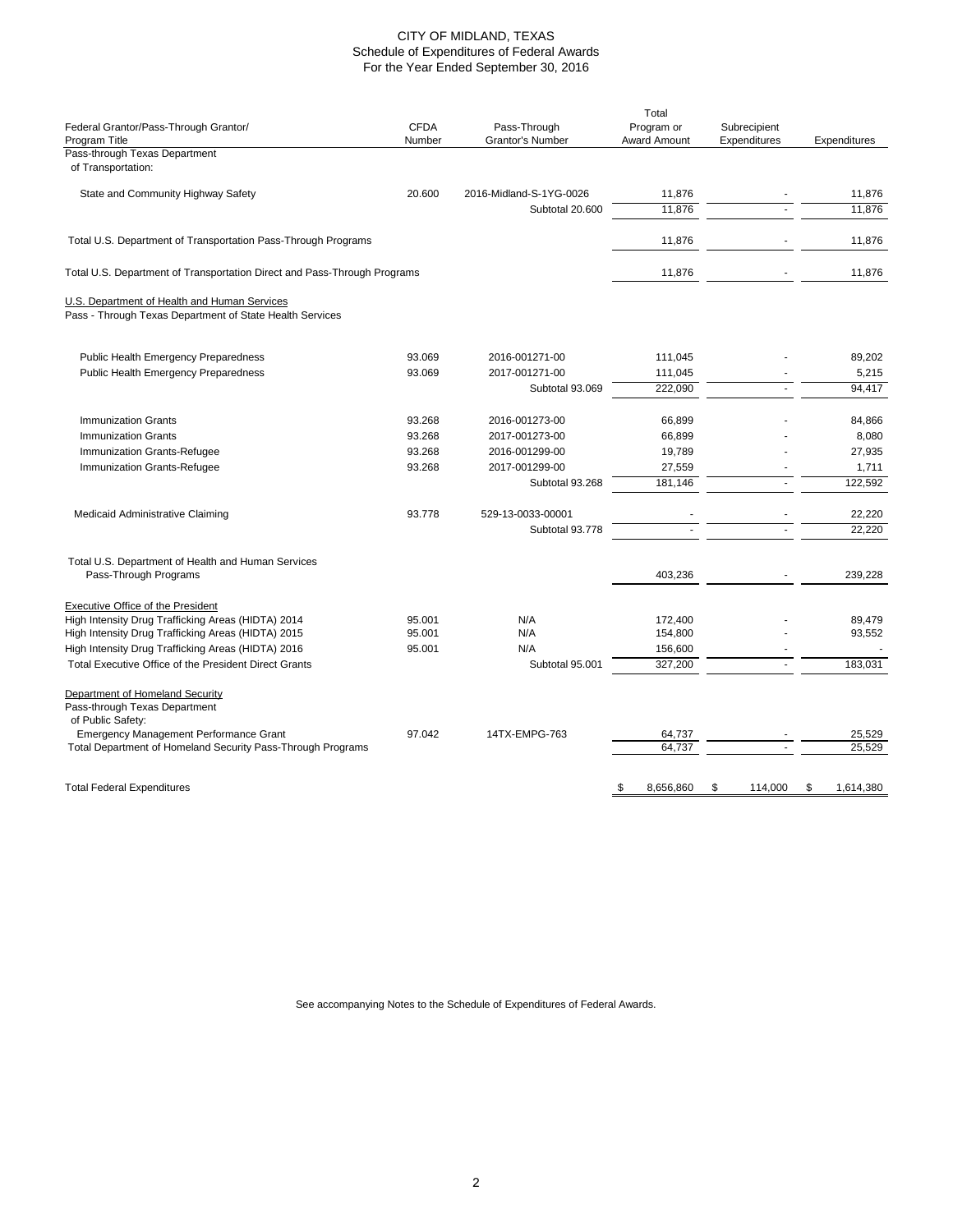# **CITY OF MIDLAND, TEXAS NOTES TO SCHEDULE OF EXPENDITURES OF FEDERAL AWARDS**

# **SEPTEMBER 30, 2016**

- 1. **General**. The accompanying Schedule of Expenditures of Federal Awards presents the activity of all federal award programs of the City of Midland, Texas. The City of Midland reporting entity is defined in Note 1 to the City's basic financial statements. Federal awards received directly from federal agencies and federal awards passed through other government agencies are included on the schedule. Grant expenditures that exceed the program or award amount for a grant include expenditures incurred as a result of program income generated by the program.
- 2. **Basis of Accounting**. The accompanying Schedule of Expenditures of Federal Awards is presented using the modified accrual basis of accounting, except for the Airport Improvement Program, which is accounted for using the accrual basis of accounting. Both basis of accounting are described in Note 1 to the City's basic financial statements.
- 3. **Relationship to Basic Financial Statements**. A reconciliation of Federal expenditures as reported as intergovernmental revenue in the City's basic financial statements and the accompanying Schedule of Expenditures of Federal Awards is presented below:

| General Fund:                                         |            |             |
|-------------------------------------------------------|------------|-------------|
| Amount per City's basic financial statements          | \$940,671  |             |
| Plus: Health program income                           | 37,556     |             |
| Less: Advance receipt of funds                        | (125, 654) |             |
| Adjustments to prior year accruals                    | (40,000)   |             |
| State awards                                          | (191, 476) |             |
| Non-grant intergovernmental revenue                   | (125,308)  |             |
| <b>Total General Fund</b>                             |            | 495,789     |
| <b>Special Revenue Funds:</b>                         |            |             |
| <b>Community Development Fund</b>                     | 554,767    |             |
| Plus: Adjustments to prior year accruals              | 21,288     |             |
| Program income                                        | 156,356    |             |
| <b>Total Special Revenue Funds:</b>                   |            | 732,411     |
| Department of Justice Grant Fund                      |            | 26,966      |
| <b>Federal Police Special Purposes Fund</b>           |            | 42,022      |
| <b>Enterprise Fund:</b>                               |            |             |
| <b>Airport Fund</b>                                   |            | 317,192     |
| Amount per Schedule of Expenditures of Federal Awards |            | \$1,614,380 |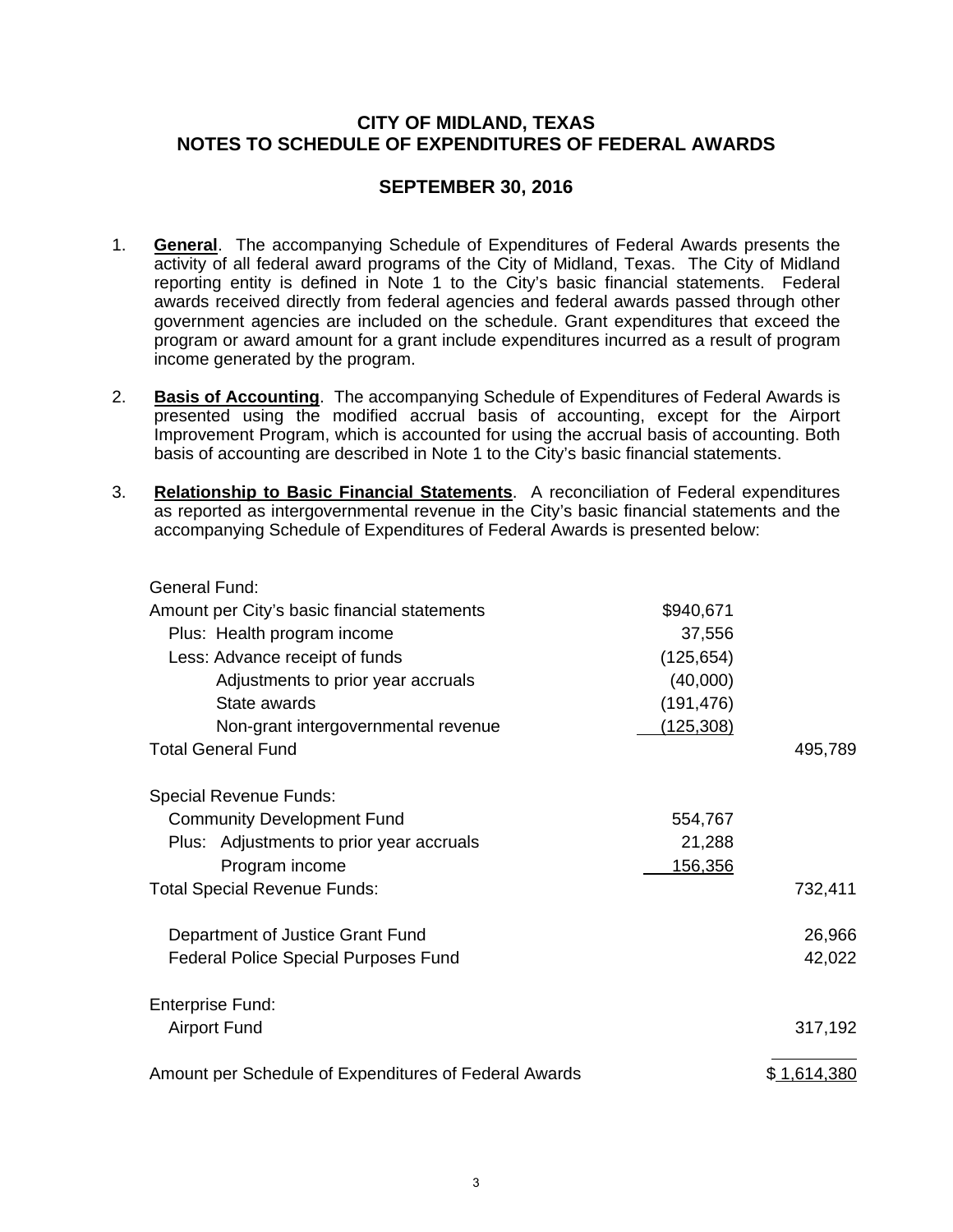# **CITY OF MIDLAND, TEXAS NOTES TO SCHEDULE OF EXPENDITURES OF FEDERAL AWARDS**

# **SEPTEMBER 30, 2016**

- 4. **Relationship to Federal Financial Reports**. Amounts reported in the accompanying schedule agree with the amounts reported in the related Federal financial reports except for Federal Aviation Administration (FAA) programs which are reported on a cash basis.
- 5. **Indirect Cost Rate**. The City has elected not to use the 10% de minimis indirect cost rate allowed under the Uniform Guidance.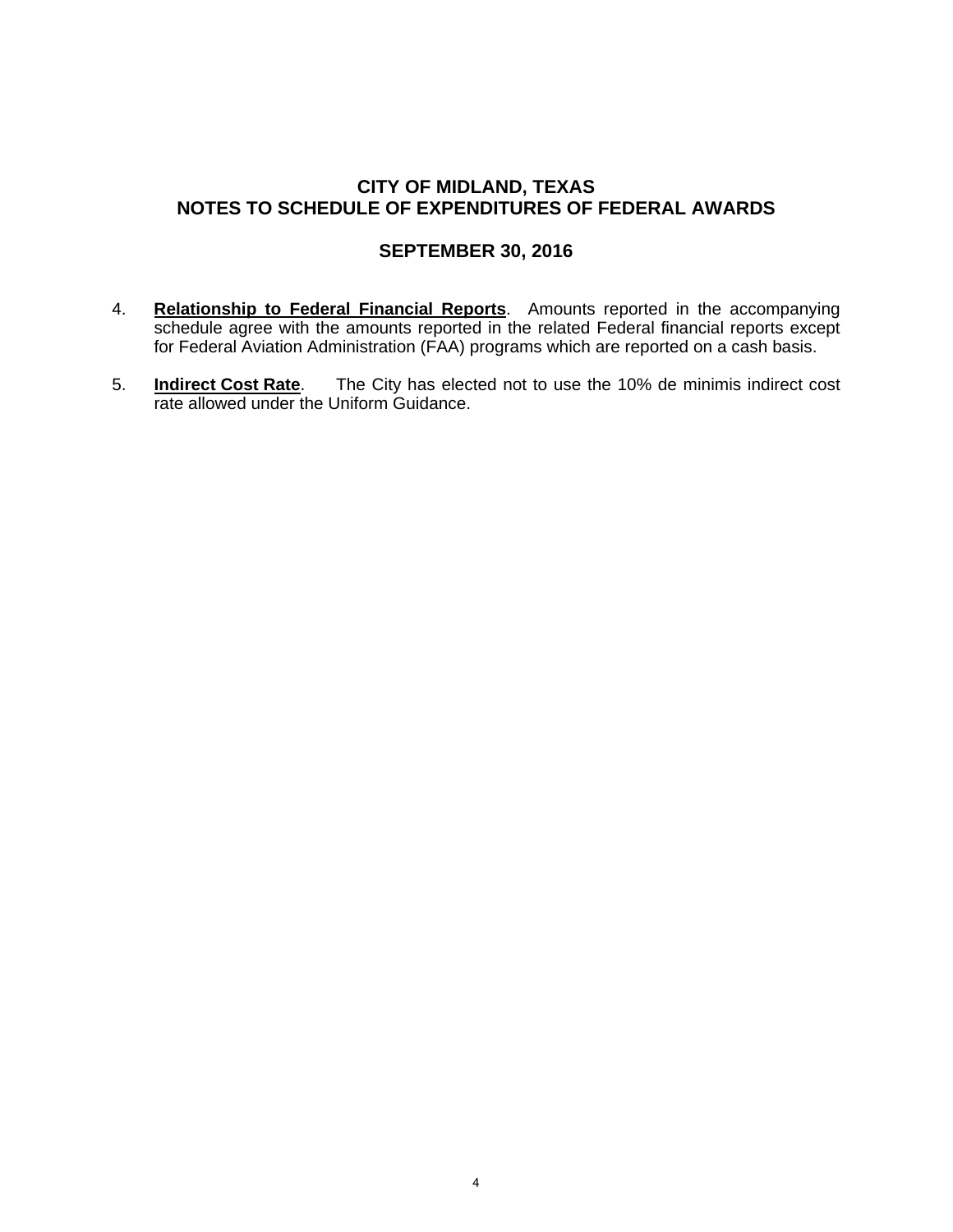

KPMG LLP Two Park Square, Suite 700 6565 Americas Parkway, N.E. Albuquerque, NM 87110-8179

#### **Independent Auditors' Report on Internal Control over Financial Reporting and on Compliance and Other Matters Based on an Audit of Financial Statements Performed in Accordance with**  *Government Auditing Standards*

The Honorable Mayor, City Council, and City Manager The City of Midland, Texas:

We have audited, in accordance with the auditing standards generally accepted in the United States of America and the standards applicable to financial audits contained in *Government Auditing Standards*, issued by the Comptroller General of the United States, the financial statements of the governmental activities, the business-type activities, the aggregate discretely presented component units, each major fund, and the aggregate remaining fund information of the City of Midland, Texas (the City), as of and for the year ended September 30, 2016, and the related notes to the financial statements, which collectively comprise the City's basic financial statements, and have issued our report thereon dated June 28, 2017.

#### **Internal Control over Financial Reporting**

In planning and performing our audit of the financial statements, we considered the City's internal control over financial reporting (internal control) to determine the audit procedures that are appropriate in the circumstances for the purpose of expressing our opinions on the financial statements, but not for the purpose of expressing an opinion on the effectiveness of the City's internal control. Accordingly, we do not express an opinion on the effectiveness of the City's internal control.

A deficiency in internal control exists when the design or operation of a control does not allow management or employees, in the normal course of performing their assigned functions, to prevent, or detect and correct, misstatements on a timely basis. A material weakness is a deficiency, or combination of deficiencies, in internal control, such that there is a reasonable possibility that a material misstatement of the entity's financial statements will not be prevented, or detected and corrected on a timely basis. A significant deficiency is a deficiency, or a combination of deficiencies, in internal control that is less severe than a material weakness, yet important enough to merit attention by those charged with governance.

Our consideration of internal control was for the limited purpose described in the first paragraph of this section and was not designed to identify all deficiencies in internal control that might be material weaknesses or significant deficiencies, and therefore, material weaknesses or significant deficiencies may exist that were not identified. Given these limitations, during our audit, we did not identify any deficiencies in internal control that we consider to be material weaknesses. However, material weaknesses may exist that have not been identified. We did identify a certain deficiency in internal control, described in the accompanying schedule of findings and responses as item 2016-001 that we consider to be a significant deficiency.

#### **Compliance and Other Matters**

As part of obtaining reasonable assurance about whether the City's financial statements are free from material misstatement, we performed tests of its compliance with certain provisions of laws, regulations, contracts, and grant agreements, noncompliance with which could have a direct and material effect on the determination of financial statement amounts. However, providing an opinion on compliance with those provisions was not an objective of our audit, and accordingly, we do not express such an opinion. The results of our tests disclosed no instances of noncompliance or other matters that are required to be reported under *Government Auditing Standards*.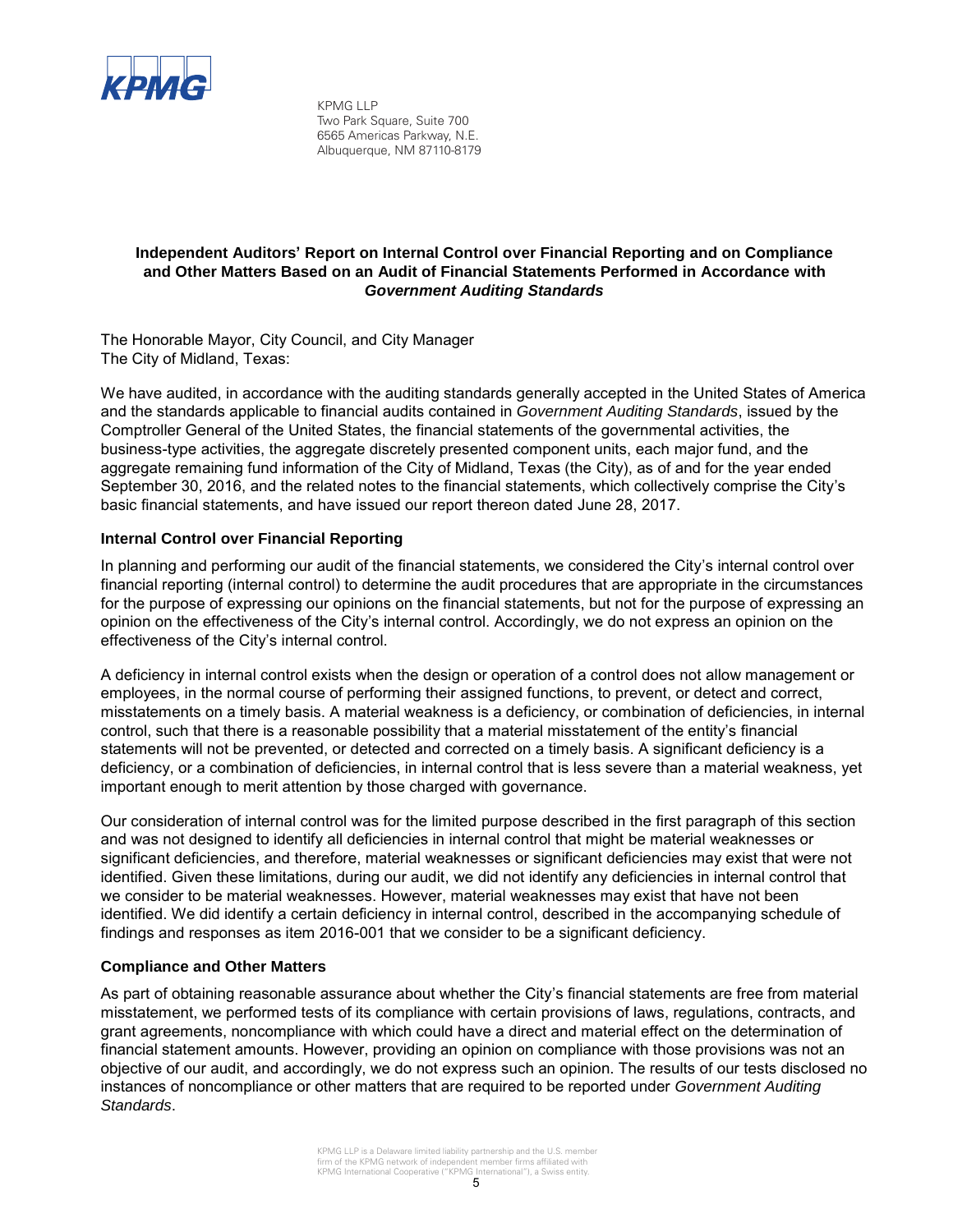

#### **The City's Response to Finding**

The City's response to the finding identified in our audit is described in the accompanying schedule of findings and responses. The City's response was not subjected to the auditing procedures applied in the audit of the financial statements, and accordingly, we express no opinion on the response.

#### **Purpose of this Report**

The purpose of this report is solely to describe the scope of our testing of internal control and compliance and the results of that testing, and not to provide an opinion on the effectiveness of the City's internal control or on compliance. This report is an integral part of an audit performed in accordance with *Government Auditing Standards* in considering the City's internal control and compliance. Accordingly, this communication is not suitable for any other purpose.



Albuquerque, New Mexico June 28, 2017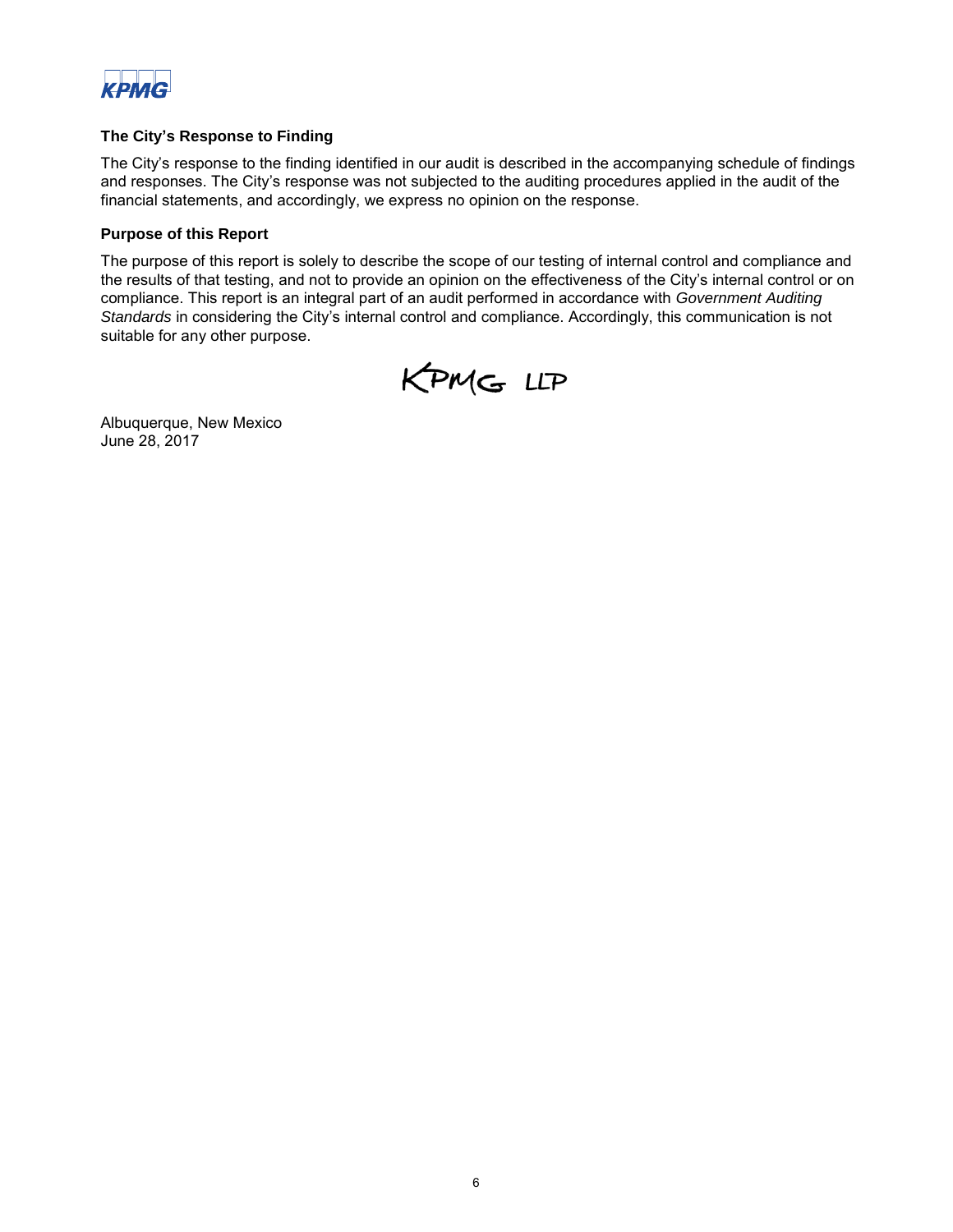

KPMG LLP Two Park Square, Suite 700 6565 Americas Parkway, N.E. Albuquerque, NM 87110-8179

#### **Independent Auditors' Report on Compliance for Each Major Federal Program; Report on Internal Control Over Compliance; and Report on Schedule of Expenditures of Federal Awards Required by the Uniform Guidance**

The Honorable Mayor, City Council, and City Manager The City of Midland, Texas:

#### **Report on Compliance for Each Major Federal Program**

We have audited the City of Midland, Texas (the City)'s compliance with the types of compliance requirements described in the *OMB Compliance Supplement* that could have a direct and material effect on each of the City's major federal programs for the year ended September 30, 2016. The City's major federal programs are identified in the summary of auditors' results section of the accompanying schedule of findings and questioned costs.

#### *Management's Responsibility*

Management is responsible for compliance with federal statutes, regulations, and the terms and conditions of its federal awards applicable to its federal programs.

#### *Auditors' Responsibility*

Our responsibility is to express an opinion on compliance for each of the City's major federal programs based on our audit of the types of compliance requirements referred to above. We conducted our audit of compliance in accordance with auditing standards generally accepted in the United States of America; the standards applicable to financial audits contained in *Government Auditing Standards*, issued by the Comptroller General of the United States; and the audit requirements of Title 2 U.S. Code of Federal Regulations Part 200, *Uniform Administrative Requirements, Cost Principles, and Audit Requirements for Federal Awards* (Uniform Guidance). Those standards and the Uniform Guidance require that we plan and perform the audit to obtain reasonable assurance about whether noncompliance with the types of compliance requirements referred to above that could have a direct and material effect on a major federal program occurred. An audit includes examining, on a test basis, evidence about the City's compliance with those requirements and performing such other procedures as we considered necessary in the circumstances.

We believe that the audit evidence we have obtained is sufficient and appropriate to provide a basis for our modified audit opinions on compliance. However, our audit does not provide a legal determination of the City's compliance.

#### *Basis for Qualified Opinion on the Airport Improvement Program*

As described in the accompanying schedule of findings and questioned costs, the City did not comply with requirements regarding the Airport Improvement Program as described in finding number 2016-002 for Equipment and Real Property Management. Compliance with such requirements is necessary, in our opinion, for the City of Midland, Texas to comply with the requirements applicable to that program.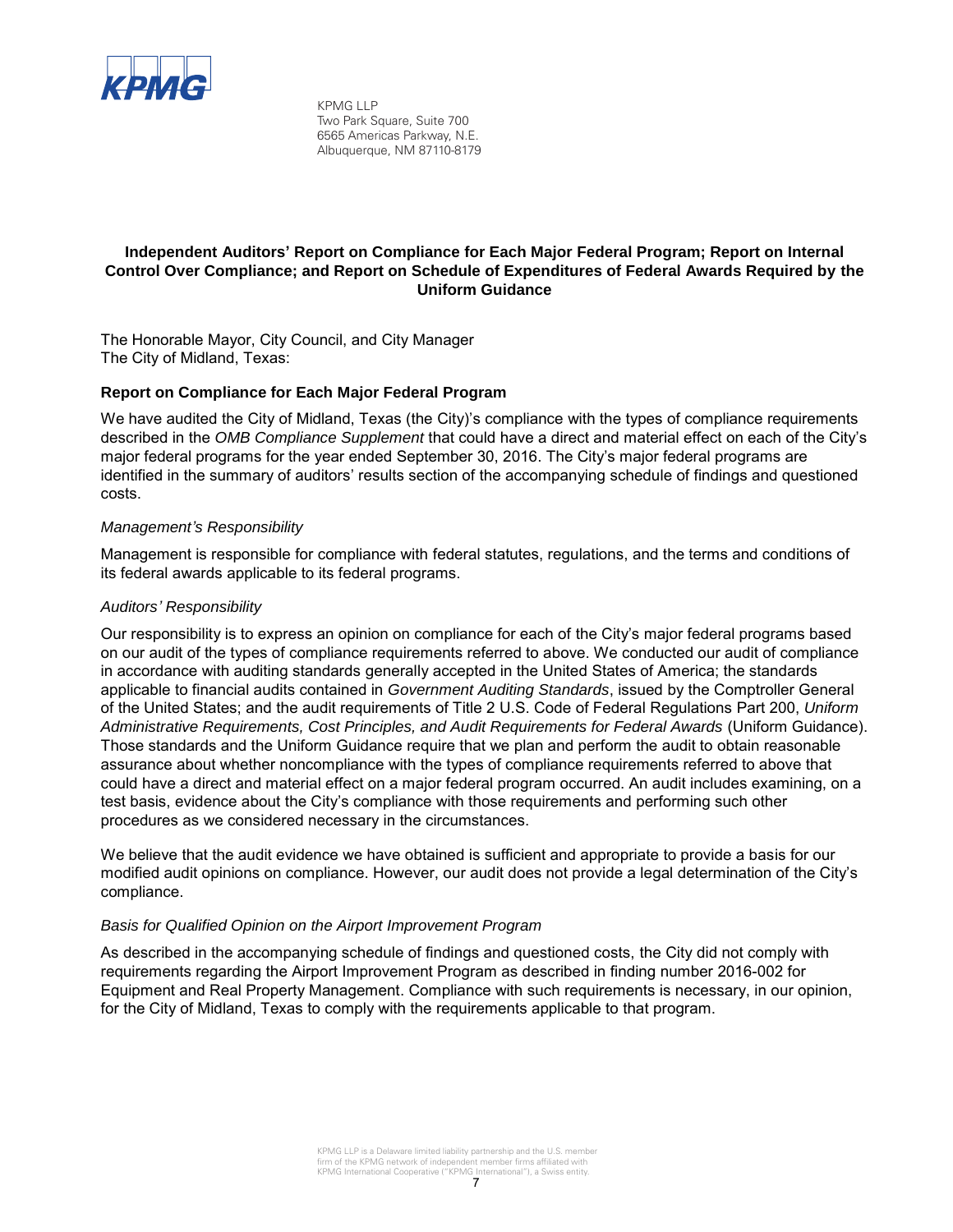

#### *Qualified Opinion on the Airport Improvement Program*

In our opinion, except for the noncompliance described in the Basis for Qualified Opinion paragraph, the City of Midland, Texas complied, in all material respects, with the types of compliance requirements referred to above that could have a direct and material effect on the Airport Improvement Program for the year ended September 30, 2016.

#### *Unmodified Opinion on the Other Major Federal Program*

In our opinion, the City of Midland, Texas complied, in all material respects, with the types of compliance requirements referred to above that could have a direct and material effect on its other major federal program identified in the summary of auditors' results section of the accompanying schedule of findings and questioned costs for the year ended September 30, 2016.

#### *Other Matters*

The results of our auditing procedures disclosed other instances of noncompliance, which are required to be reported in accordance with the Uniform Guidance and which are described in the accompanying schedule of findings and questioned costs as items 2016-003 and 2016-004. Our opinion on each major federal program is not modified with respect to these matters.

The City's responses to the noncompliance findings identified in our audit are described in the accompanying schedule of findings and questioned costs. The City's responses were not subjected to the auditing procedures applied in the audit of compliance, and accordingly, we express no opinion on the responses.

#### **Report on Internal Control over Compliance**

Management of the City is responsible for establishing and maintaining effective internal control over compliance with the types of compliance requirements referred to above. In planning and performing our audit of compliance, we considered the City's internal control over compliance with the types of requirements that could have a direct and material effect on each major federal program to determine the auditing procedures that are appropriate in the circumstances for the purpose of expressing an opinion on compliance for each major federal program and to test and report on internal control over compliance in accordance with the Uniform Guidance, but not for the purpose of expressing an opinion on the effectiveness of internal control over compliance. Accordingly, we do not express an opinion on the effectiveness of the City's internal control over compliance.

Our consideration of internal control over compliance was for the limited purpose described in the preceding paragraph and was not designed to identify all deficiencies in internal control over compliance that might be material weaknesses or significant deficiencies and therefore, material weaknesses or significant deficiencies may exist that were not identified. However, as discussed below, we identified certain deficiencies in internal control over compliance that we consider to be material weaknesses and significant deficiencies.

A deficiency in internal control over compliance exists when the design or operation of a control over compliance does not allow management or employees, in the normal course of performing their assigned functions, to prevent, or detect and correct, noncompliance with a type of compliance requirement of a federal program on a timely basis. A material weakness in internal control over compliance is a deficiency, or combination of deficiencies, in internal control over compliance, such that there is a reasonable possibility that material noncompliance with a type of compliance requirement of a federal program will not be prevented, or detected and corrected, on a timely basis. We consider the deficiencies in internal control over compliance described in the accompanying schedule of findings and questioned costs as items 2016-002 and 2016-004 to be material weaknesses.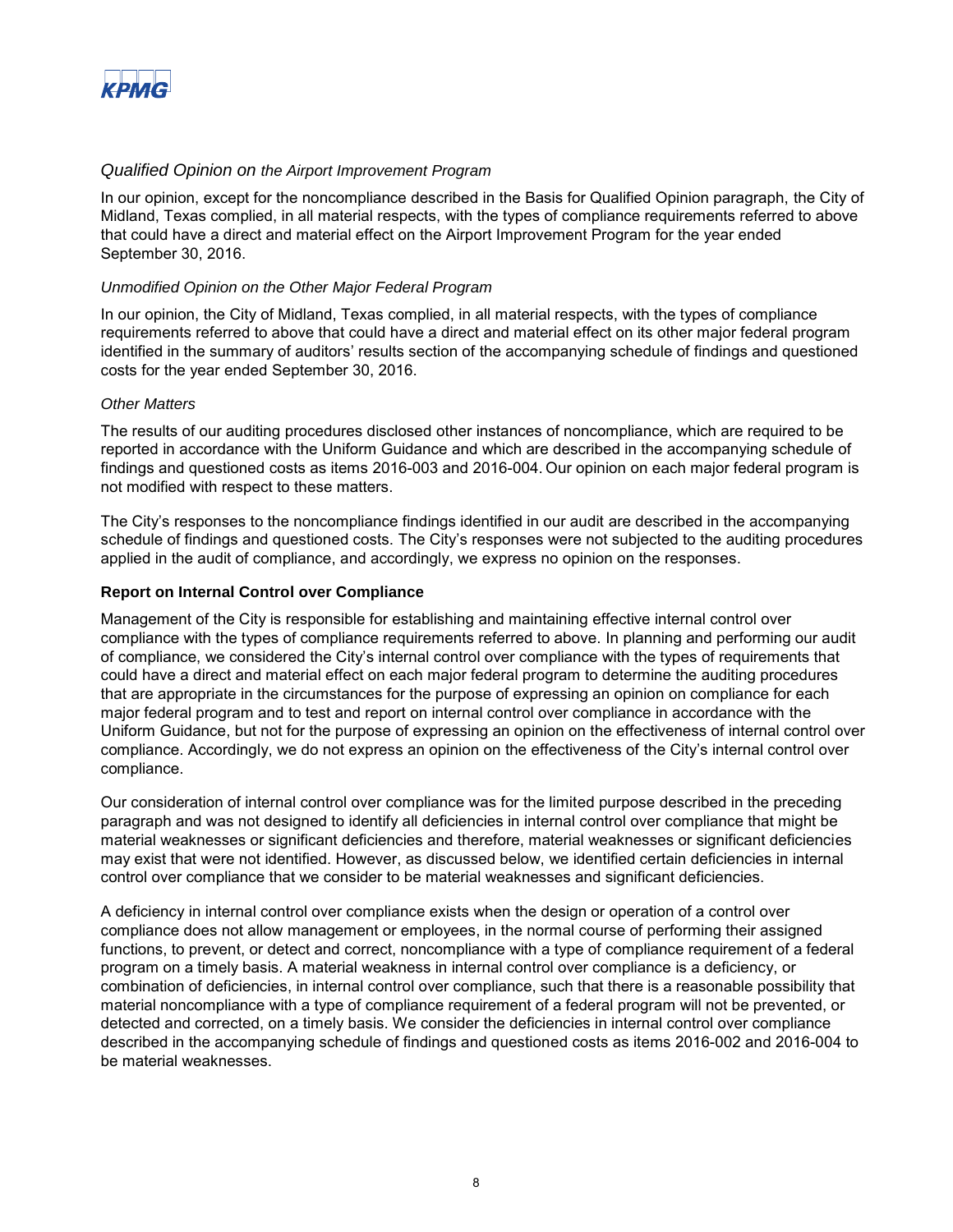

A significant deficiency in internal control over compliance is a deficiency, or a combination of deficiencies, in internal control over compliance with a type of compliance requirement of a federal program that is less severe than a material weakness in internal control over compliance, yet important enough to merit attention by those charged with governance. We consider the deficiency in internal control over compliance described in the accompanying schedule of findings and questioned costs as item 2016-003 to be a significant deficiency.

The City's responses to the internal control over compliance findings identified in our audit are described in the accompanying schedule of findings and questioned costs. The City's responses were not subjected to the auditing procedures applied in the audit of compliance, and accordingly, we express no opinion on the responses.

The purpose of this report on internal control over compliance is solely to describe the scope of our testing of internal control over compliance and the results of that testing based on the requirements of the Uniform Guidance. Accordingly, this report is not suitable for any other purpose.

#### **Report on Schedule of Expenditures of Federal Awards Required by the Uniform Guidance**

We have audited the financial statements of the governmental activities, the business-type activities, the aggregate discretely presented component units, each major fund, and the aggregate remaining fund information of the City of Midland, Texas as of and for the year ended September 30, 2016, and the related notes to the financial statements, which collectively comprise the City's basic financial statements. We issued our report thereon dated June 28, 2017, which contained unmodified opinions on those financial statements. Our audit was conducted for the purpose of forming opinions on the financial statements that collectively comprise the basic financial statements. The accompanying schedule of expenditures of federal awards is presented for purposes of additional analysis as required by the Uniform Guidance and is not a required part of the basic financial statements. Such information is the responsibility of management and was derived from and relates directly to the underlying accounting and other records used to prepare the basic financial statements. The information has been subjected to the auditing procedures applied in the audit of the basic financial statements and certain additional procedures, including comparing and reconciling such information directly to the underlying accounting and other records used to prepare the basic financial statements or to the basic financial statements themselves, and other additional procedures in accordance with auditing standards generally accepted in the United States of America. In our opinion, the schedule of expenditures of federal awards is fairly stated, in all material respects, in relation to the basic financial statements as a whole.



Albuquerque, New Mexico July 31, 2017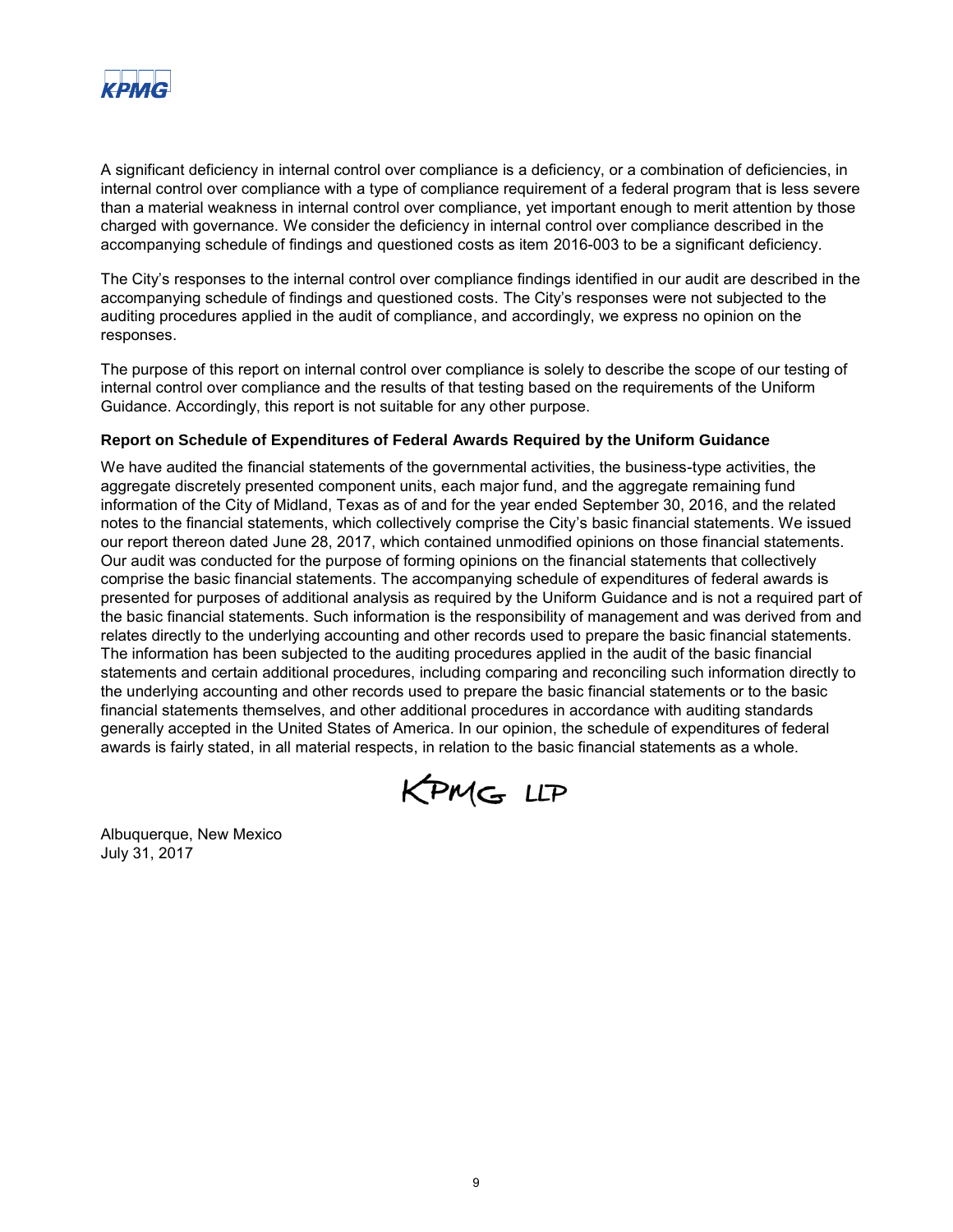#### **Summary of Auditors' Results**

- (a) Type of report issued on whether the financial statements were prepared in accordance with generally accepted accounting principles:
	- Governmental activities **Unmodified**
	- Business-type activities **Unmodified**
	- Aggregate discretely presented component units **Unmodified**
	- Each major fund **Unmodified**
	- Aggregate remaining fund information **Unmodified**
- (b) Internal control deficiencies over financial reporting disclosed by the audit of the financial statements:
	- Material weaknesses: **No**
	- Significant deficiencies: **Yes**
- (c) Noncompliance material to the financial statements: **No**
- (d) Internal control deficiencies over major programs disclosed by the audit:
	- Material weaknesses: **Yes**
	- Significant deficiencies: **Yes**
- (e) Type of report issued on compliance for major programs:
	- Airport Improvement Program **Qualified**
	- Economic Development Initiative-Special Projects **Unmodified**
- (f) Audit findings that are required to be reported in accordance with 2 CFR 200.516(a): **Yes**
- (g) Major programs:
	- Airport Improvement Program CFDA 20.106
	- Economic Development Initiative-Special Projects Grant CFDA 14.251
- (h) Dollar threshold used to distinguish between Type A and Type B programs: **\$750,000**
- (i) Auditee qualified as a low-risk auditee: **Yes**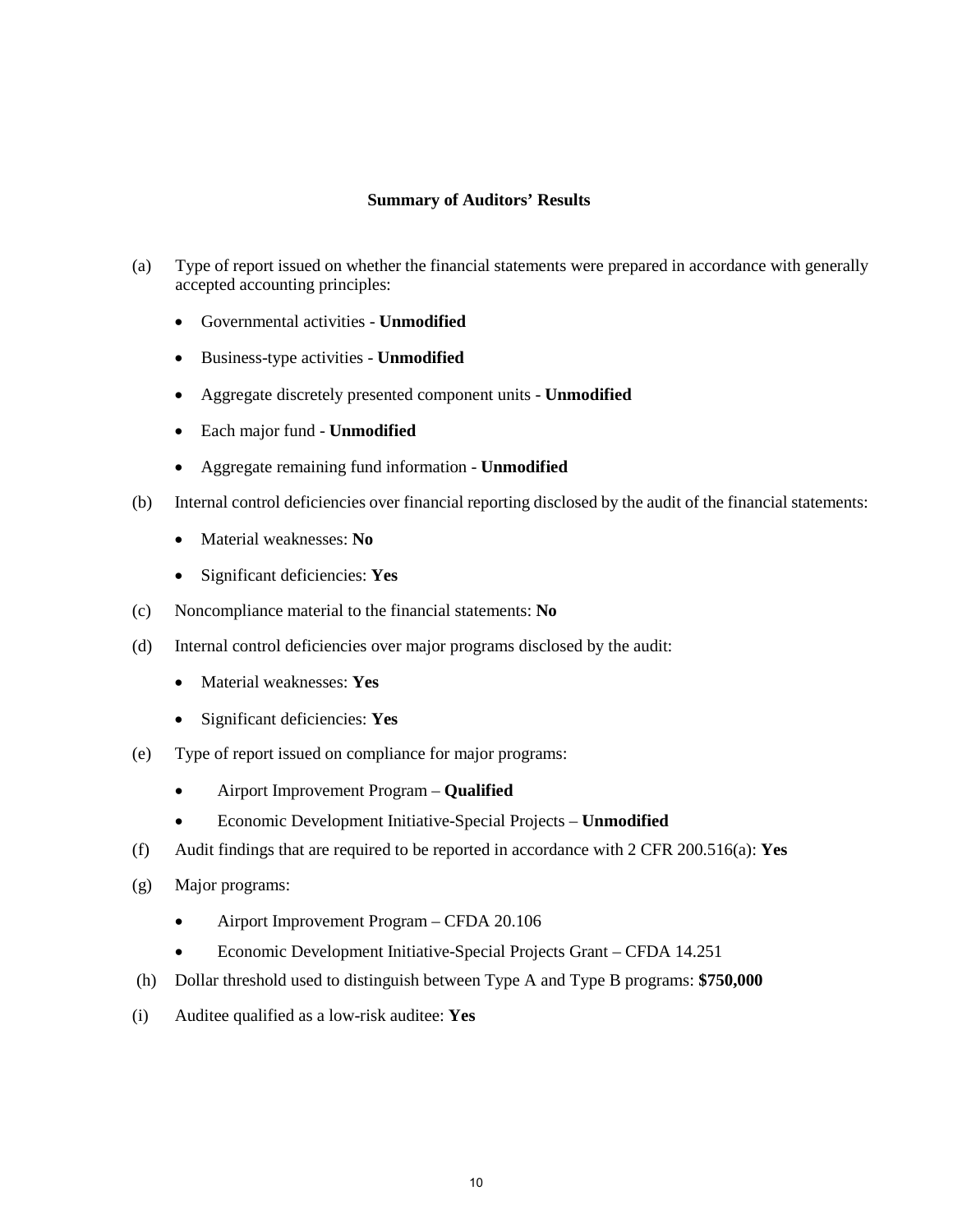### **Findings Relating to the Financial Statements Reported in Accordance with** *Government Auditing Standards*

**Finding Number:** 2016-001

**Entity:** The City of Midland and Midland Development Corporation

**Finding Title:** Financial Management Tasks

**Type of Finding:** Significant Deficiency in Internal Controls

#### *Criteria*

Timely and accurate financial reporting is an integral factor of an effective financial management system. This includes a complete, accurate, and timely review and reconciliation of account balances.

#### *Condition*

The City and MDC has experienced difficulties in certain financial management tasks such as timely review, reconciliation, and recording of property, plant, and equipment and related accumulated depreciation. While management has controls in place to reconcile these account balances, the controls did not operate on a consistent basis, which resulted in untimely closing of the financial records for the year ended September 30, 2016.

#### *Cause and Effect*

Lack of timely reconciliation of the property, plant, and equipment detail ledger to the related general ledger account resulted in significant delays in the closing and financial reporting process.

#### *Auditors' Recommendation*

Management should strengthen the organization's review and reconciliation procedures throughout the period to help to ensure that account balance details are accurately reflected in the general ledger system on a timely basis. A monthly reconciliation of this account should be performed monthly and an independent review by someone other than the preparer should be documented and maintained in the files.

#### *View of Responsible Officials*

In fiscal year 2016, the City went live with a software conversion. While the overall software conversion was a success, the City did experience issues related to property, plant, and equipment which required review and correction. As a result, closing of financial records was delayed.

As noted, the City has controls in place to reconcile property, plant, and equipment balances and has reemphasized with Accounting Staff the importance of performing this responsibility accurately and timely. Additionally, Accounting Division Management re-evaluated the responsibilities and duties of Accounting Staff and intends to dedicate a position strictly with the responsibility of managing property, plant, and equipment and related duties.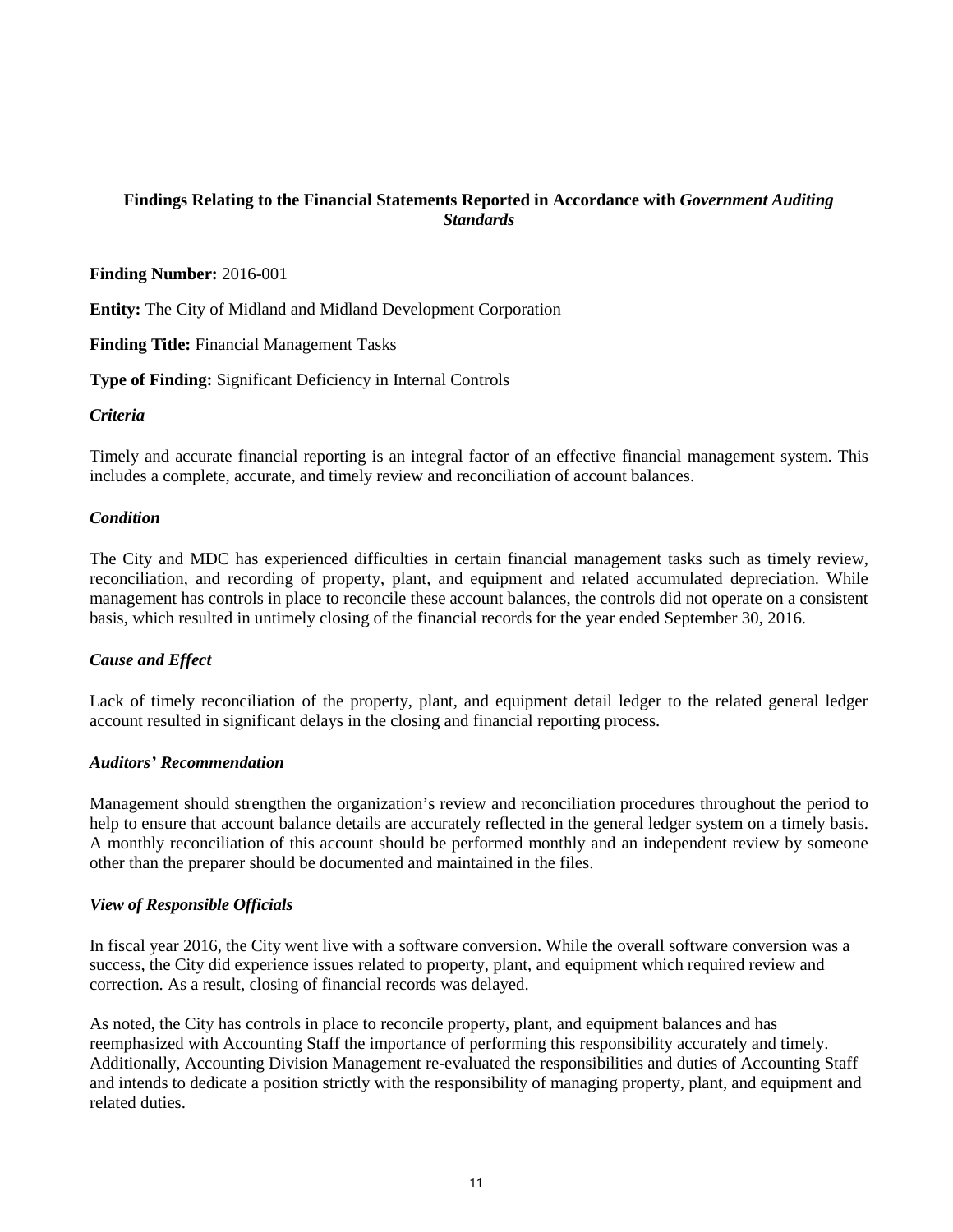#### **Findings and Questioned Costs Relating to Federal Awards**

**Finding Number:** 2016**-**002

**Federal Agency:** Department of Transportation – Federal Aviation Administration

**Program Name:** Airport Improvement Program

**CFDA No. and Program Expenditures:** 20.106; \$317,192

**Award Number and Program Award Year:** 3-48-0150-055-2015

**Compliance Requirement:** Equipment and Real Property Management

**Type of Finding:** Material Noncompliance and Material Weakness in Internal Control

**Questioned Costs:** None

**Repeat Finding:** No

**Statistical Sampling:** The sample was not intended to be, and was not, a statistically valid sample.

#### *Criteria*

Per 2 CFR 200.313(d) through (e), an appropriate control system should be in place to manage equipment, and to safeguard and adequately maintain equipment. Equipment records shall be maintained accurately and shall include the description of the equipment, serial number or other identification number, source of the property, who holds title, the acquisition date, and the cost of the property, percentage of Federal participation in the project cost, the location, use and condition of the property.

#### *Condition*

The City did not have adequate controls over the capitalization of equipment. Of the three equipment items tested for additions and safeguarding requirements, one item listed in the City's records as equipment did not contain the required elements for equipment records, and was limited to planning and engineering costs for equipment installation. Due to project delays, the planning and engineering activities will need to be reperformed at the time the related equipment will actually be installed. As such, the City should not have capitalized the equipment and therefore did not ensure property records were properly maintained.

#### *Cause*

The City did not follow the established practice and procedures for fixed asset purchases and capitalization determinations.

# *Effect*

Weaknesses in internal control and the identified noncompliance with equipment and real property requirements, could result in sanctions by the Federal Aviation Administration. Questioned costs are not applicable to the finding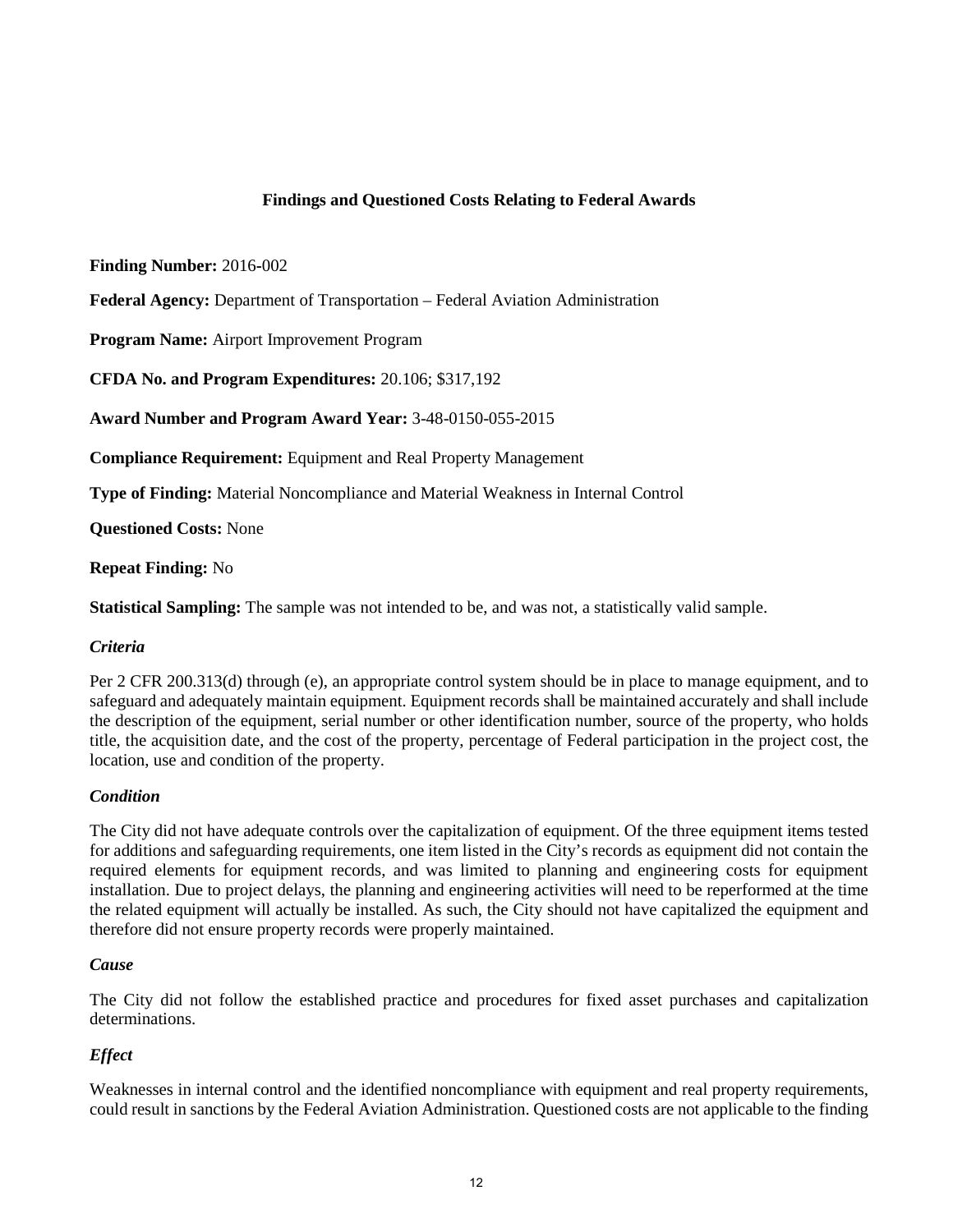as the associated cost is allowable under the grant. The total gross book value of equipment as of September 30, 2016 associated with the Airport Improvement Program was \$5,536,059.

#### *Recommendation*

The City should ensure all recorded assets are properly identified, approvals of capitalization are obtained, and associated equipment records are accurately maintained. The City should ensure that federally purchased equipment is monitored effectively and properly safeguarded and maintained.

#### *View of Responsible Officials*

Management acknowledges that an item was inappropriately capitalized. At the creation of the project, the project was intended to be capitalized upon completion. However, the project was stopped after planning and engineering costs were incurred and those costs were improperly capitalized as no equipment was purchased.

To address, Management has reemphasized to Accounting Staff the need to evaluate projects upon completion, especially those that are discontinued, to determine if capitalizing the project is the proper treatment. Additionally, Accounting Division Management re-evaluated the responsibilities and duties of Accounting Staff and intends to dedicate a position strictly with the responsibility of managing property, plant, and equipment and related duties.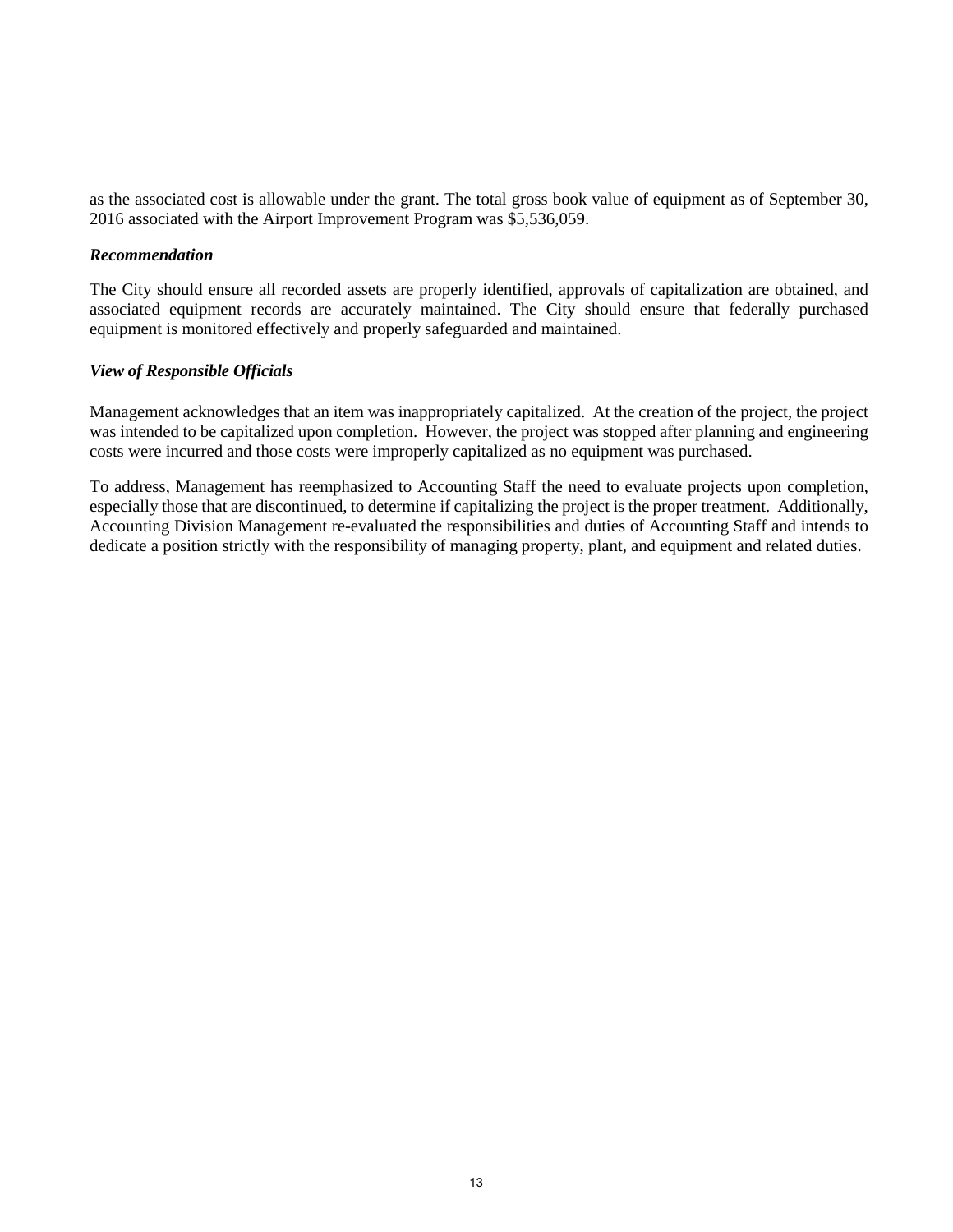#### **Finding Number:** 2016-003

**Federal Agency:** Department of the Housing and Urban Development

**Program Name:** Economic Development Initiative-Special Projects (EDI)

**CFDA No. and Program Expenditures:** 14.251; \$35,588

**Grant Number and Program Award Year:** B-09-SP-TX-0152; September 30, 2016

**Compliance Requirement:** Reporting

**Type of Finding:** Noncompliance and Significant Deficiency in Internal Control

**Questioned Cost:** None

**Repeat Finding:** No

**Statistical Sampling:** The sample was not intended to be, and was not, a statistically valid sample.

#### *Criteria*

In accordance with 24 CFR Part 85.41, the Federal Financial Report (SF-425) is required to be submitted for the EDI program. Recipients use the SF-425 as a standardized format to report expenditures under Federal awards, as well as, when applicable, cash status. Recipients are required to report both cash management information on lines 10(a) through 10(c) and financial status information lines 10(d) through 10(o). In addition, 2 CFR Part 200.303 requires the program establish and maintain effective internal controls over Federal awards that provides reasonable assurance of compliance with Federal statutes, regulations, and the terms and conditions of Federal awards.

# *Condition*

The City did not have adequate controls over the SF-425. Of the two SF-425 Federal Financial Reports tested, the SF-425 for the reporting period end date of February 2, 2017 report's data did not agree to the City's accounting records. Management's review of the report did not identify the amounts reported under line 10(a) (cash receipts) and line 10(c) (cash on hand) were understated by \$6,351.

#### *Cause*

The City of Midland did not properly report cash receipts or cash on hand and the reviewer failed to detect these errors.

# *Effect*

Weaknesses in internal controls and the identified noncompliance with reporting requirements, could result in sanctions by the Department of the Housing and Urban Development. Questioned costs are not applicable to this finding.

#### *Recommendation*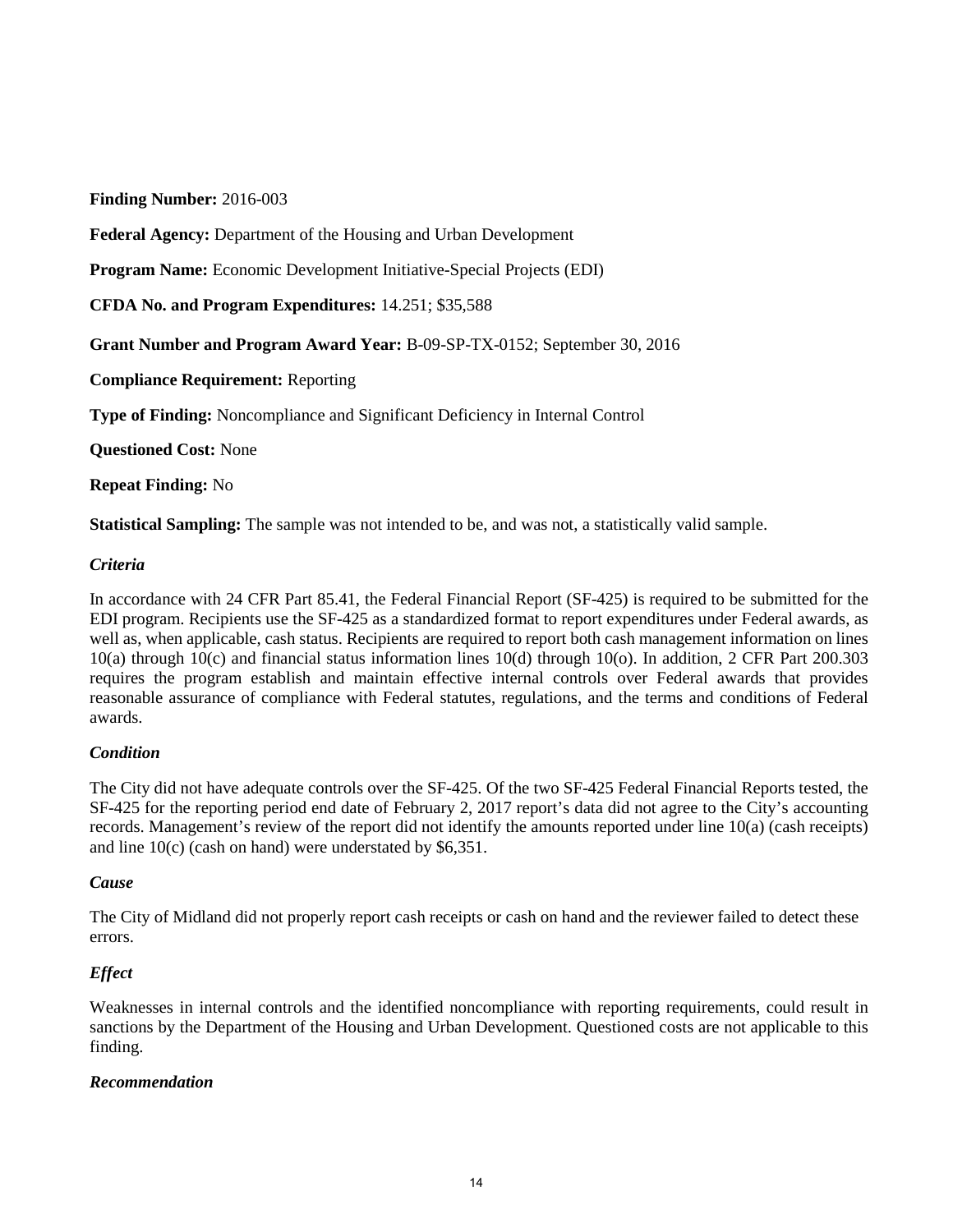The City staff should perform more detailed reviews of the reports to ensure they properly reflect grant receipts and expenditures. This review should be performed by someone other than the preparer and should include documented evidence of agreeing the reported data to the accounting records. We further recommend training for those individuals involved in the preparation and review of the reports to ensure they are fully aware of the requirements.

#### *View of Responsible Officials*

Management acknowledges that an error was made in the preparation of a Federal Financial Report (Standard Form 425). Grant expenditures were properly recorded on the City's books in 2016, however a corrected Form 425 was needed. Management is committed to properly preparing Standard Form 425.

To address this error, Management will identify training related to Standard Form 425 reporting for the Grant Accountant and for those reviewing the reports. Additionally, Accounting Division Management has re-evaluated the responsibilities and duties of the Grant Accountant and plans to shift some duties to other positions allowing the Grant Accountant to focus more time on grant administration and reporting.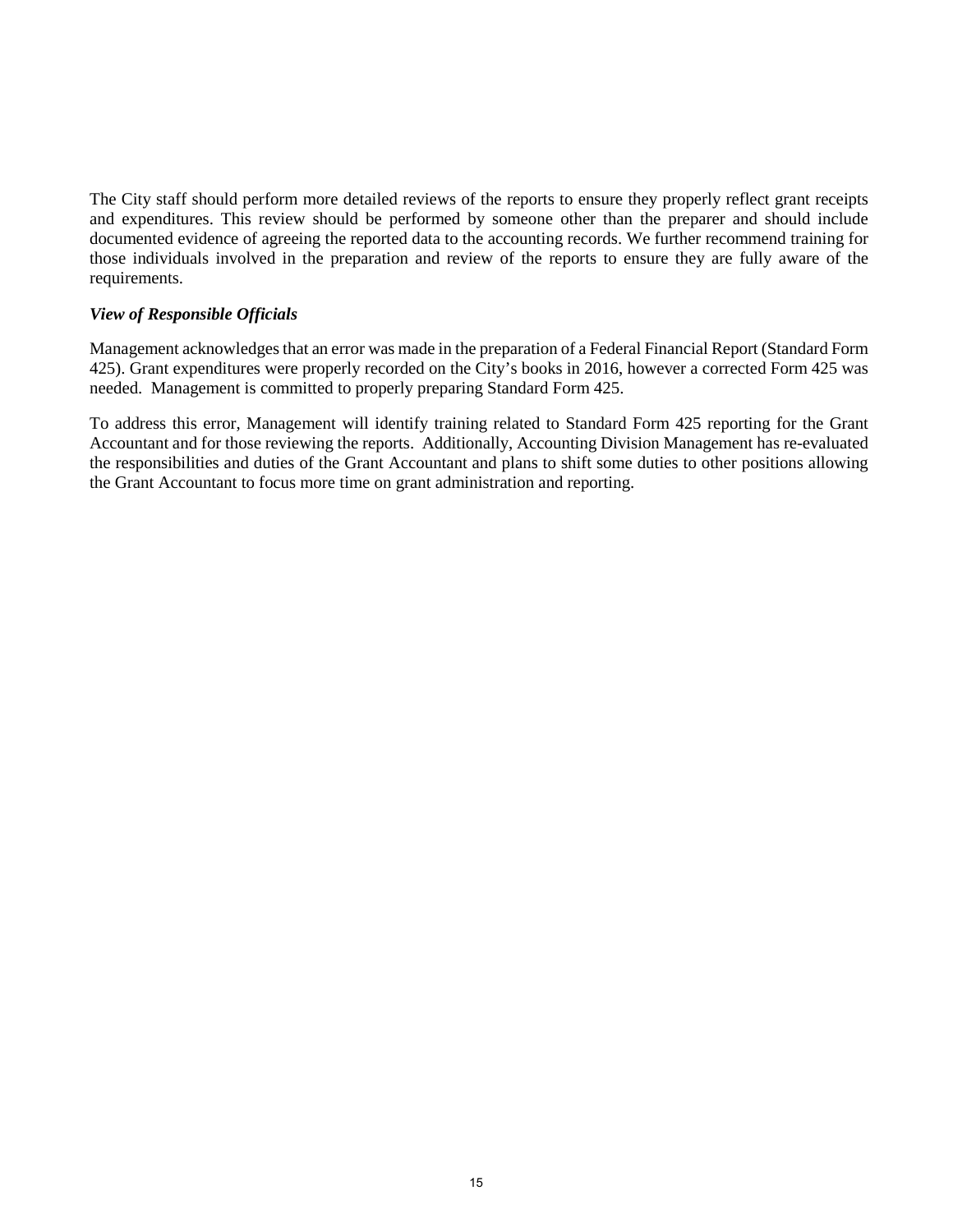#### **Finding Number:** 2016**-**004

**Federal Agency:** Department of Transportation – Federal Aviation Administration and Department of Housing and Urban Development

**Program Name:** Airport Improvement Program (AIP) and Economic Development Initiative-Special Projects (EDI)

**CFDA Nos. and Program Expenditures:** 20.106; \$317,192 and 14.251; \$35,588

**Award Number and Program Award Year:** 3-48-0150-055-2015 and B-09-SP-TX-0152; September 30, 2016

**Compliance Requirement:** Other – Schedule of Expenditures of Federal Awards preparation

**Type of Finding:** Material Noncompliance and Material Weakness in Internal Control

**Questioned Costs:** None

### **Repeat Finding:** No

**Statistical Sampling:** The sample was not intended to be, and was not, a statistically valid sample.

#### *Criteria*

2 CFR 200.510 indicates that the auditee must prepare a schedule of expenditures of Federal awards (SEFA) for the period covered by the auditee's financial statements which must include the total Federal awards expended as determined in accordance with 200.502 Basis for Determining Federal Awards Expended. Per 2 CFR 200.502 the determination of when a Federal award is expended should be based on when the activity related to the Federal award occurs. Generally, the activity pertains to events that require the non-Federal entity to comply with Federal statutes, regulations, and the terms and conditions of Federal awards, such as: expenditure/expense transactions associated with awards. In addition, 2 CFR Part 200.303 requires the program establish and maintain effective internal controls over Federal awards that provides reasonable assurance of compliance with Federal statutes, regulations, and the terms and conditions of Federal awards.

# *Condition*

The City did not have adequate controls to ensure the SEFA was accurate. The amounts included in the SEFA for the AIP and EDI programs were based on cash draw-downs received rather than when the actual expenditure related to the Federal award occurred. This resulted in expenditures on the SEFA being overstated by \$266,443 for the AIP program and \$125,654 for the EDI program. The inclusion of inaccurate expenditures for these programs resulted in initial major program determination to be incomplete in relation to actual expenditure balances. Revisions to the SEFA were required to accurately present the federal expenditures. In addition, revisions to major program determination were necessary based on the revised federal expenditures.

#### *Cause*

The City did not follow the established requirements for determination of the expenditures to include in the SEFA, and the review performed over the SEFA did not include procedures to ensure the amounts recorded were complete and accurate in relation to the financial statements.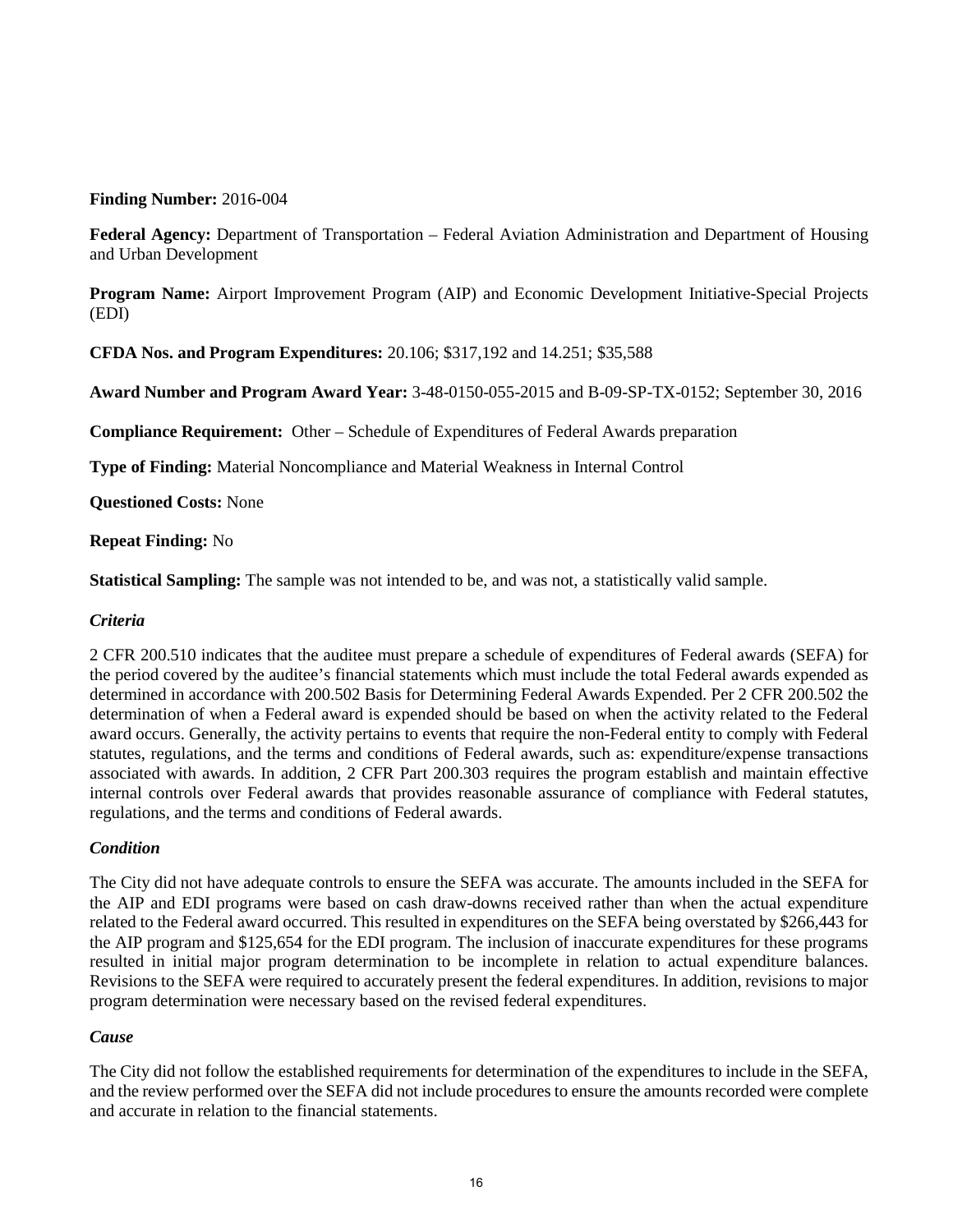### *Effect*

If not corrected, inaccurate expenditures would have been reported to the Federal government. In addition, the errors could result in improper selections of major program(s) for the single audit.

#### *Auditors' Recommendation*

The City should establish formal procedures for determination of federal expenditures for inclusion in the SEFA. In addition, review of SEFA expenditures should include consideration of the underlying transactions to ensure amounts are recorded in the right period and appropriately reflected on the SEFA. We further recommend training for those involved in the preparation and review of the SEFA to ensure that they are fully aware of the requirements for determination of federal expenditures.

#### *View of Responsible Officials*

Management acknowledges that an error was made in the preparation of the Schedule of Expenditures of Federal Awards (SEFA). Grant expenditures were properly recorded on the City's books in 2016, and Management is committed to properly preparing the SEFA.

To address this error, Management will identify training related to SEFA reporting for the Grant Accountant and for those reviewing the reports. Additionally, Accounting Division Management has re-evaluated the responsibilities and duties of the Grant Accountant and plans to shift some duties to other positions allowing the Grant Accountant to focus more time on grant administration and reporting.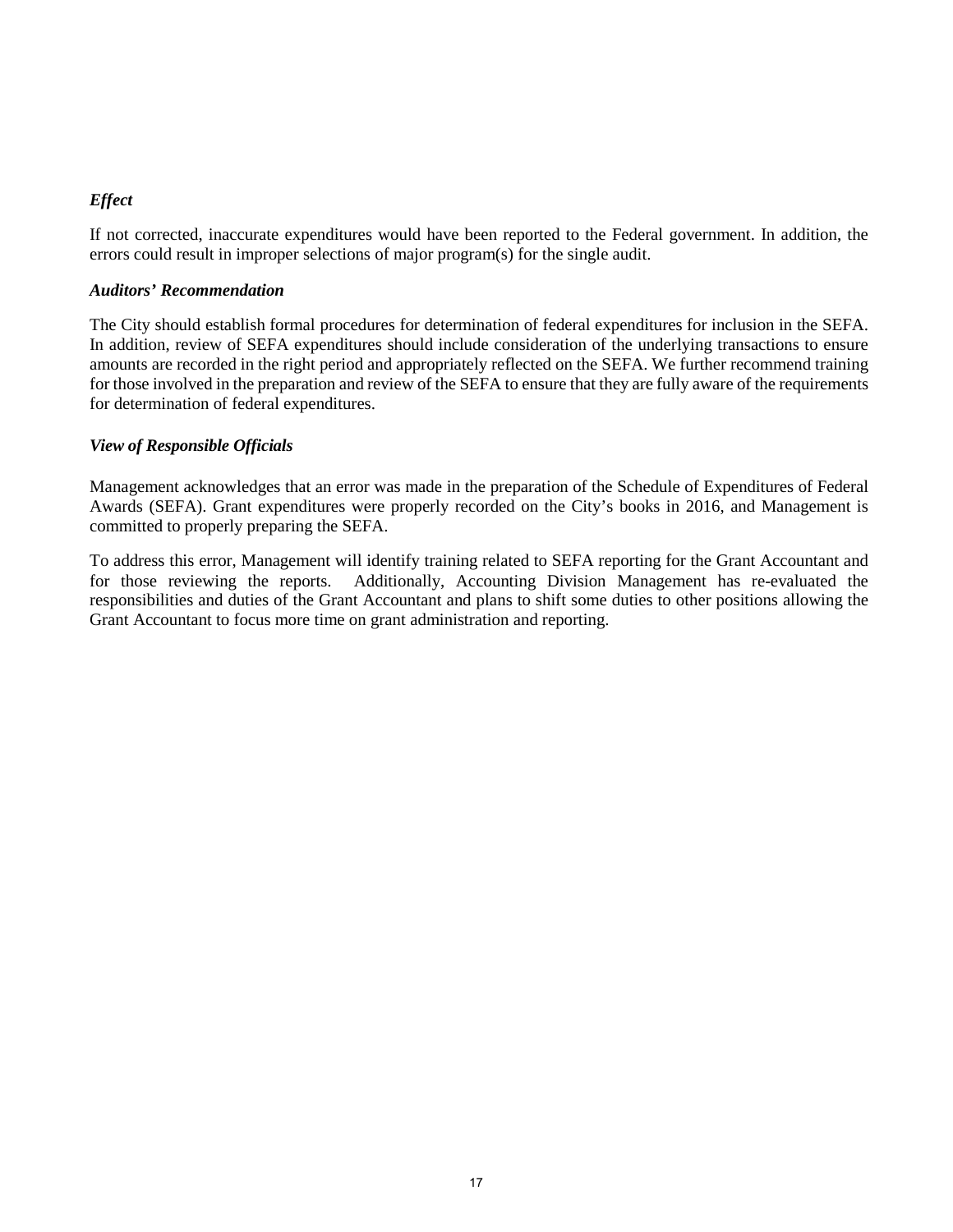# END OF UNIFORM GUIDANCE REPORTS PAMPHLET

# PAGES TO FOLLOW ARE ASSOCIATED DOCUMENTS